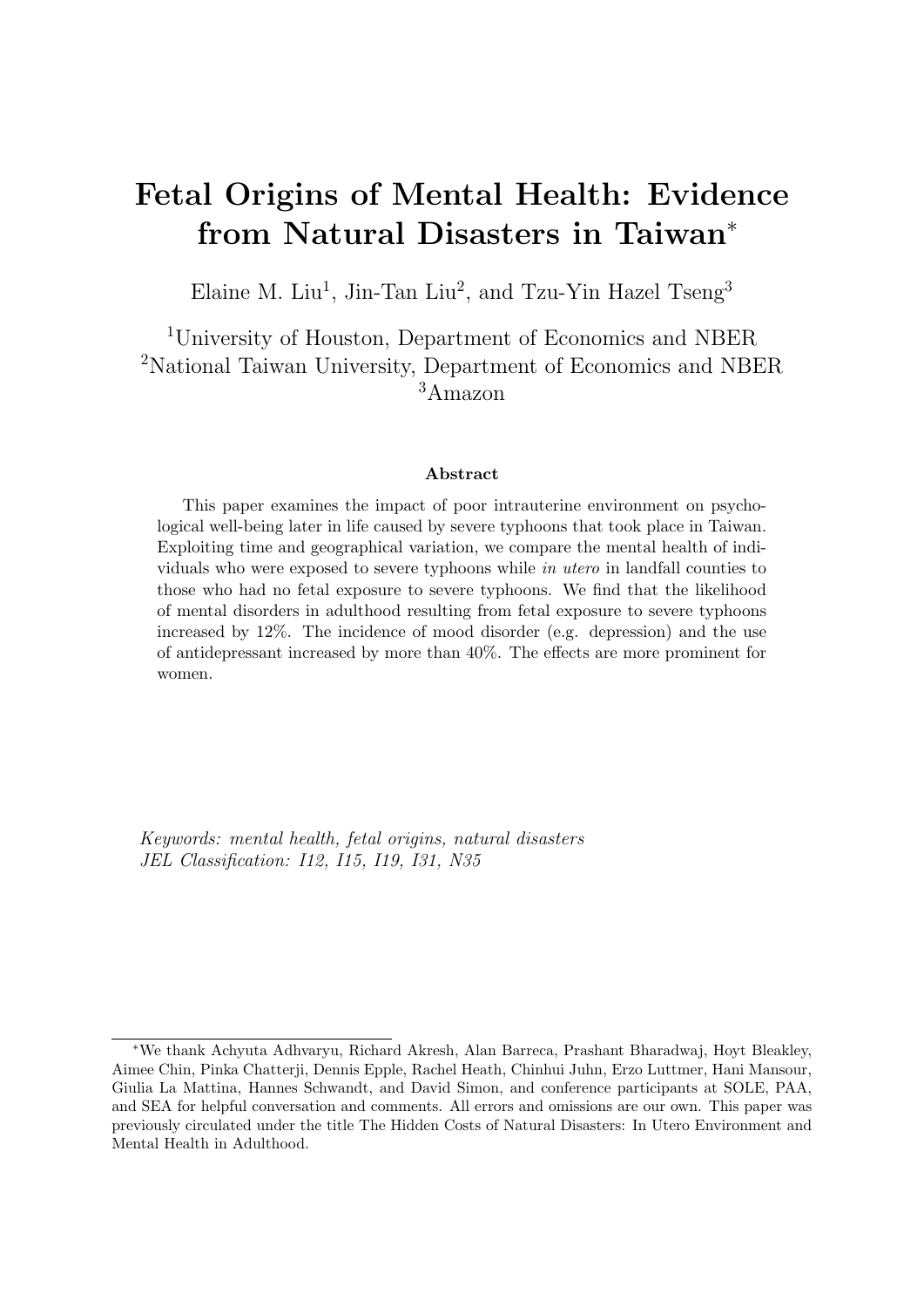# 1 Introduction

Mental illness affects hundreds of millions of people across the world. An estimated loss of global output associated with mental health conditions will reach \$6 trillion in the next two decades, second only to cardiovascular diseases [\(Bloom et al. 2011\)](#page-17-0). In 2004, one in four U.S. adults was estimated to experience some mental disorders [\(CDC 2011\)](#page-18-0). Mental well-being is believed to be determined by various dimensions including individual characteristics, socioeconomic circumstances, and environmental factors [\(WHO 2012\)](#page-22-0). Earlier studies document negative contemporaneous effects of adverse events on psychological well-being such as natural disasters [\(Edwards, Gray, and Hunter 2015;](#page-19-0) [Shoaf](#page-22-1) [et al. 2004\)](#page-22-1), war and terrorist attacks [\(Brattia, Mendolab, and Mirandac 2014;](#page-17-1) [Galea](#page-19-1) [et al. 2003;](#page-19-1) [Schlenger et al. 2002\)](#page-21-0), and recession and job loss [\(Bradford and Lastrapes](#page-17-2) [2014;](#page-17-2) [Currie and Tekin 2015;](#page-18-1) [Kuhn, Lalive, and Zweimuller 2009;](#page-20-0) [McInerney, Mellor,](#page-20-1) [and Nicholas 2013\)](#page-20-1). More recent medical literature proposes the "Neurodevelopment Hypothesis," which argues that poor fetal environment could cause damages to one's neural development, which in turn leads to mental illness later in life [\(Bennet and Gunn 2006\)](#page-16-0).<sup>[1](#page-1-0)</sup>

The objective of this study is to test this hypothesis; we would like to understand the impacts of poor prenatal environment on offspring mental health and related health care utilization. We exploit time and geographical variation to study the impact of in utero exposure to severe typhoons in Taiwan on the incidence of mental disorders, psychiatric drug use, and psychiatric-related health care utilization in adulthood. While Taiwan is hit by typhoons every summer, most of these typhoons cause limited damages. Thus, we focus our analysis using only severe typhoons, defined as causing more than 50 deaths, which occurred five times between 1958 and 1970. The basic idea is that the more severe typhoons would be associated with poorer prenatal environment, be it caused by maternal stress, lack of food or other reasons. The infrequent occurrence of severe typhoons allows us to compare those who are *in utero* during severe typhoons to those who are not *in utero* during severe typhoons while controlling for seasonality of birth. Additionally, a typhoon usually causes the most damage where it makes its landfall, and weakens drastically as it travels inland. Therefore, we can exploit this geographical variation to compare those in the landfall (high intensity) region to those in the non-landfall (low intensity) regions. Since we are studying those who are in utero during severe typhoons, presumably, the exact timing and landfall location of severe typhoons is somewhat unpredictable and could be exogenous to the decision to childbirth in a particular year and month.

<span id="page-1-0"></span><sup>&</sup>lt;sup>1</sup>The hypothesized mechanism is through the elevation of the activity in maternal neuroendocrine systems [\(Phillips 2007\)](#page-21-1). Some clinical studies show that fetal exposure to higher levels of maternal cortisol and prenatal stress are associated with increased social and affective problems and lower mental development [\(Buss et al. 2012;](#page-17-3) [DiPietro et al. 2006;](#page-18-2) [Huizink et al. 2003\)](#page-19-2). For a review of the recent medical literature, please see [Schlotz and Phillips](#page-21-2) [\(2009\)](#page-21-2).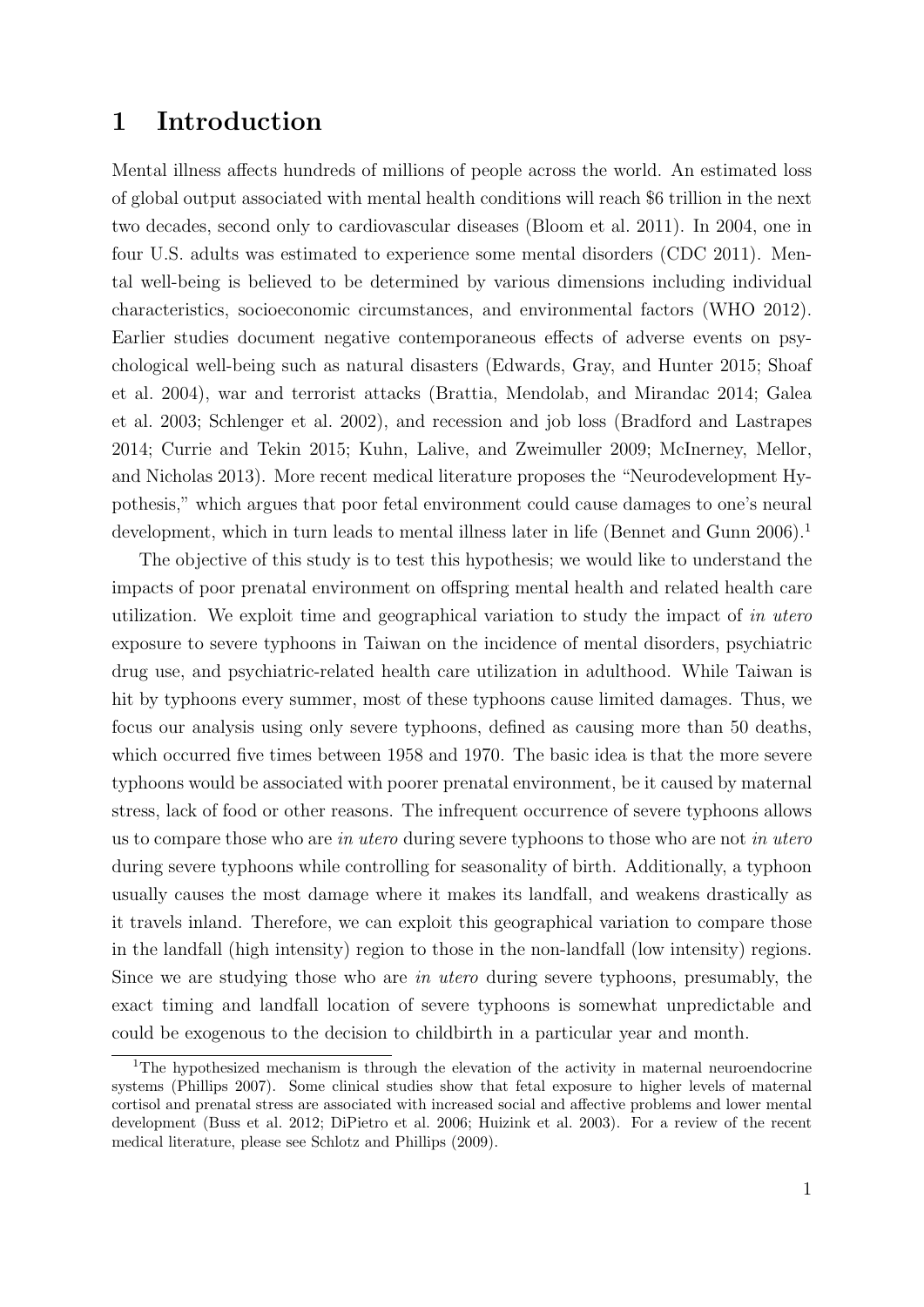There are other recent empirical works that attempt to test this neurodevelopment hypothesis [\(Abel et al. 2014;](#page-16-1) [Adhvaryu, Fenske, and Nyshadham 2014;](#page-16-2) [Adhvaryu et al.](#page-16-3) [2015;](#page-16-3) [Almond and Mazumder 2011;](#page-16-4) [Class et al. 2013;](#page-18-3) [Dinkelman 2015;](#page-18-4) [Persson and](#page-21-3) [Rossin-Slater Forthcoming;](#page-21-3) [Maclean, Popovici, and French 2016\)](#page-20-2). Most works rely on selfreported survey data on mental health [\(Adhvaryu, Fenske, and Nyshadham, 2014;](#page-16-2) [Ad](#page-16-3)[hvaryu et al., 2015;](#page-16-3) [Almond and Mazumder, 2011;](#page-16-4) [Dinkelman, 2015;](#page-18-4) [Maclean, Popovici,](#page-20-2) [and French, 2016\)](#page-20-2). As a paper by [Bharadwaj, Pai, and Suziedelyte](#page-16-5) [\(2015\)](#page-16-5) points out, survey measures on mental disorder suffer drastically from underreporting; thus, the estimation results from these papers may be biased. Another set of papers use hospital admission of psychiatric-related events as their main outcome [\(Os and Selten 1998;](#page-21-4) [Wat](#page-22-2)[son et al. 1999;](#page-22-2) [Abel et al. 2014;](#page-16-1) [Class et al. 2013\)](#page-18-3). As we show later in the paper, a very small share of the population (0.7%) has ever been hospitalized for psychiatricrelated events, even though nearly 20% of population has ever been diagnosed with some mental disorder. These papers examine the extreme event of mental disorder. Some other papers, including [Persson and Rossin-Slater](#page-21-3) [\(Forthcoming\)](#page-21-3), use prescription data to identify mental illness. However, many medical papers suggest that the off-label use of psychiatric drugs is rampant [\(Radley, Finkelstein, and Stafford, 2006;](#page-21-5) [Chen et al., 2006;](#page-18-5) [Wittich, Burkle, and Lanier, 2012;](#page-22-3) [Chien et al., 2007\)](#page-18-6). For example, a drug approved for antipsychotic use being used to treat dementia [\(Leslie, Mohamed, and Rosenheck, 2009\)](#page-20-3) or another drug approved to treat Alzheimer's disease being used to treat psychiatric disorders [\(Zdanys and Tampi, 2008\)](#page-22-4). Additionally, for some psychiatric visits, no drug was ever prescribed. In our dataset, nearly 20% of individuals who had mental disorderrelated visits were never prescribed psychiatric drugs. Therefore, using prescription data without the diagnosis code can mis-identify the incidence of mental illness.

There are features about Taiwan that make it a suitable case to test this hypothesis. The key feature is the availability of data. First, we use detailed health insurance claims records for all inpatient, outpatient, and prescription drug use of a 5 percent population sample (approximately 1 million individuals) drawn in 2000 to identify mental disorders. The claim records provide detailed physicians' diagnosis codes and drugs prescribed for each medical visit that is covered by the patient's insurance between 1998 and 2002. The ability to use a combination of inpatient, outpatient, and prescription drug records means that the identification of mental illness in our study is less susceptible to misreporting compared to the existing works. Second, the stigma attached to seeing a psychiatrist or the reluctance of seeking help for mental disorders is well documented in the medical literature, even in western countries [\(Barney et al., 2006;](#page-16-6) [Schomerus, Matschinger, and](#page-21-6) [Angermeyer, 2009\)](#page-21-6). While visiting a psychiatrist is not common in Taiwan, we are able to identify psychiatric-related medical use from visits to psychiatrists and all other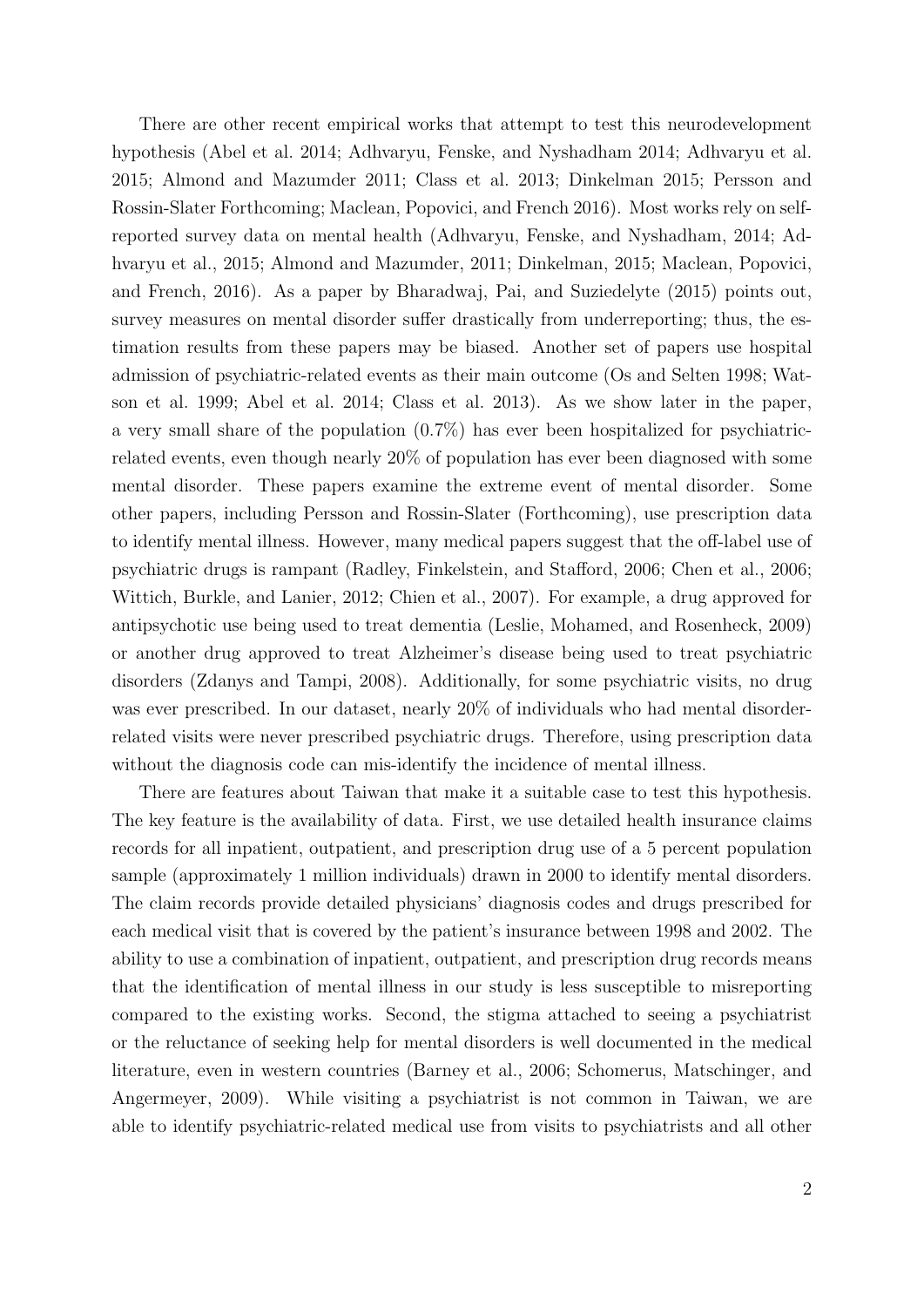physicians. This is important since we find that in our sample 25% of antidepressants were prescribed by non-psychiatric physicians and the majority of those were prescribed by doctors in family medicine and internal medicine. This helps to alleviate under-reporting issues that may arise due to the social stigma attached to seeing a psychiatrist. Third, compared to most of the existing work, which focuses on one type of mental illness or uses self-reported questions focusing on mental health very broadly, we are able to study a wide range of mental illnesses (ranging from anxiety/personality disorder, which affects 15% of the population, to schizophrenia, which affects less than 1% of the population). Also, the dataset allows us to capture a full spectrum of mental illness severity, ranging from the less severe cases of those patients whose conditions required outpatient visits but were not severe enough to receive prescription drug treatment, to the most severe cases, in which individuals were admitted to psychiatric facilities long-term. Lastly, the universal health insurance coverage rate in Taiwan was more than 96%. The coverage is generous, and the copay for any medical visit is extremely low (ranging from \$2-\$3 when GDP per capita was about \$21,000, in 2000). Therefore, we worry less about selection issues related to the affordability of psychiatric/medical visits.

Our analysis finds that the likelihood of mental illness and the use of psychiatric drugs increased by 2.4 percentage points (from the basis of 20 percentage points, roughly an  $12\%$  increase) for individuals who were exposed to severe typhoons while in utero in landfall counties relative to individuals who had no fetal exposure to severe typhoons. Those who were exposed to severe typhoons in non-landfall counties are only marginally affected. We analyze cases for the common disorders: anxiety and personality disorder, mood disorder, and schizophrenia.<sup>[2](#page-3-0)</sup> We find that mood disorder, which includes depression and bipolar disorder, has the largest increase of 1.7 percentage points (the mean is 4 percentage points, roughly a 42% increase), and the use of antidepressants increases by 50% (the mean is 5 percentage points) among those who had in utero exposure to severe typhoons compared to those who never had exposure to a severe typhoon. We also find fetal exposure to a severe typhoon is associated with more psychiatric-related visits and higher psychiatric-related expenditures. Interestingly, we did not detect any significant difference in inpatient psychiatric admission, although it is probably due to the lack of statistical power since only less than 0.7% of the population has ever been admitted for inpatient treatment for mental illness. Another interesting finding is that the negative effects on mental health are almost exclusively found among women, but we cannot rule

<span id="page-3-0"></span><sup>&</sup>lt;sup>2</sup>According to [Kessler et al.](#page-19-3) [\(2005\)](#page-19-3), the most common mental disorders are anxiety, mood and impulse control (personality disorder) in the US. We treat anxiety and personality disorders as one category since the health claims data used a different set of diagnostic codes prior to 2000, and only switched to ICD-9 (International Classification of Diseases) code in 2000. The older codes combined anxiety and personality disorders in one diagnostic code, so we are not able to distinguish them.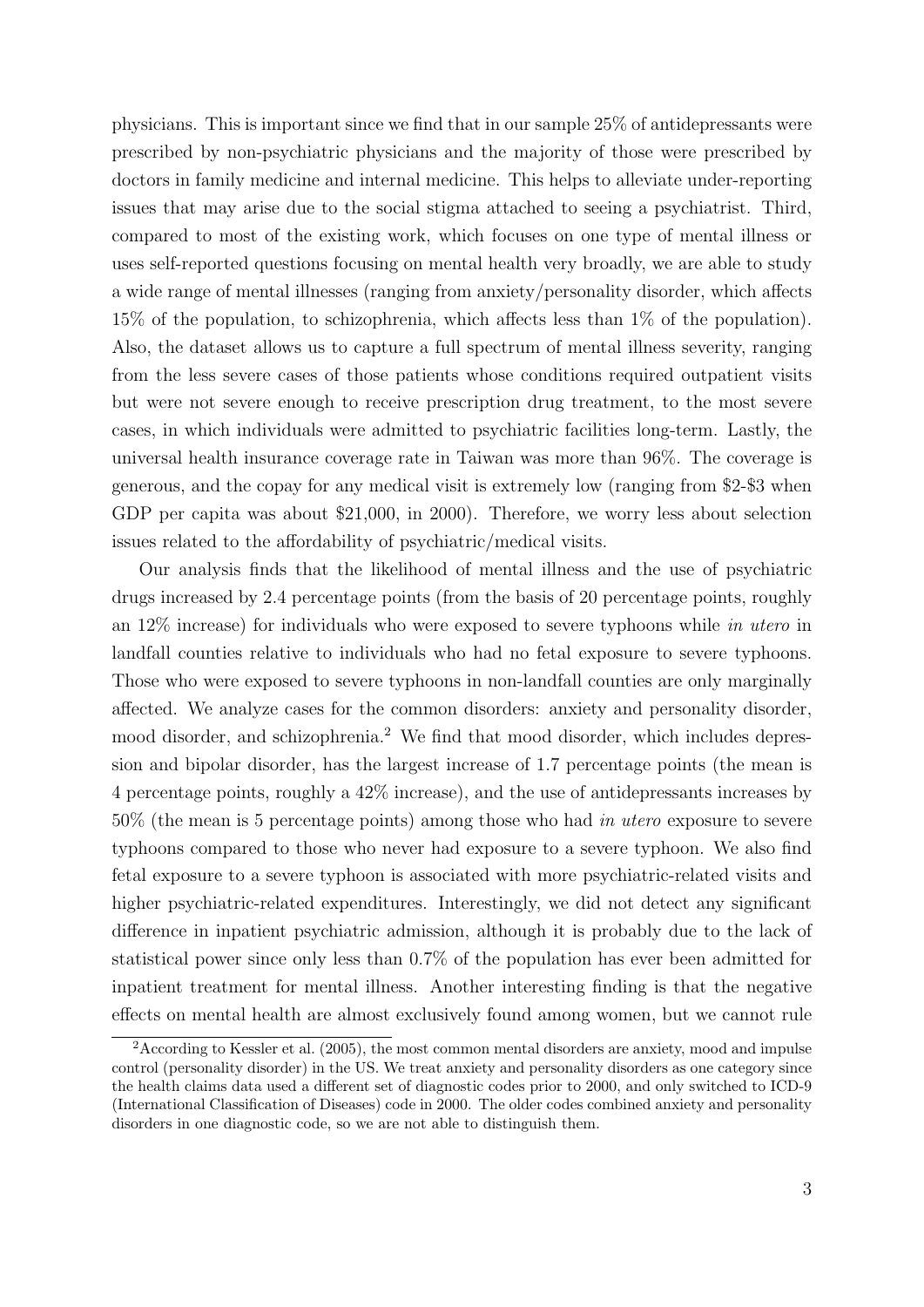out whether this is due to either a positive selection on surviving males or a gender differences in health care-seeking behavior. The main findings are robust to several alternative specifications including using different measures of typhoon severity, restricting to subsamples to reduce doubts about the comparability of control and treatment groups, using alternative specifications that control for region-birth year fixed effects, and conducting placebo permutation tests. Lastly, using an event study specification, we find that in utero exposure has the greatest impacts on mental health compared to exposure in the first few years of life.

This study is relevant to a large body of literature that investigates the short- and long-term effects of exposure to poor intrauterine environment (see [Almond and Currie](#page-16-7) [2011,](#page-16-7) [Currie and Vogl 2013](#page-18-7) and [Aizer and Currie 2014](#page-16-8) for a review). Although the literature has provided extensive evidence on the impacts on pregnancy outcomes, physical health, and human capital formation, the causal relationship of in utero environment and adult mental health is relatively under-studied due to the data limitations.[3](#page-4-0) This paper contributes to the literature by documenting a causal relationship between poor prenatal environment and mental health in adulthood.

The paper is organized as follows. Section 2 describes the newly constructed severe typhoon dataset and the health insurance claim records. Section 3 outlines the empirical strategy, and section 4 presents the results. Section 5 discusses the mechanisms and concludes.

# 2 Data

### 2.1 Typhoon severity dataset

Taiwan is typically affected every summer by at least one typhoon. In general, a typhoon causes more damage when it first makes landfall, after which its structure weakens quickly. Therefore, having detailed data on each typhoon event is extremely crucial since it allows us to separate extreme typhoon events from regular ones, and also to identify high-intensity (landfall) regions from low-intensity (non-landfall) regions. The historical typhoon data used in this study is drawn from the Typhoon Database of the Central Weather Bureau and the 2014 Annual Disaster Report from the National Fire Agency. For each typhoon event, we have information on the date, landfall county, death toll, and property damage at the national level. The earliest year with detailed information is 1958.

<span id="page-4-0"></span><sup>&</sup>lt;sup>3</sup>Here are some examples of the papers which find that maternal exposure to stressful environment is associated with worse birth and non-mental health outcomes [\(Aizer, Stroud, and Buka, 2015;](#page-16-9) [Currie](#page-18-8) [and Rossin-Slater, 2013;](#page-18-8) [Simeonova, 2011;](#page-22-5) [Lauderdale, 2006;](#page-20-4) [Camacho, 2008;](#page-17-4) [Mansour and Rees, 2012;](#page-20-5) [Quintana-Domeque and Rodenas, 2014\)](#page-21-7).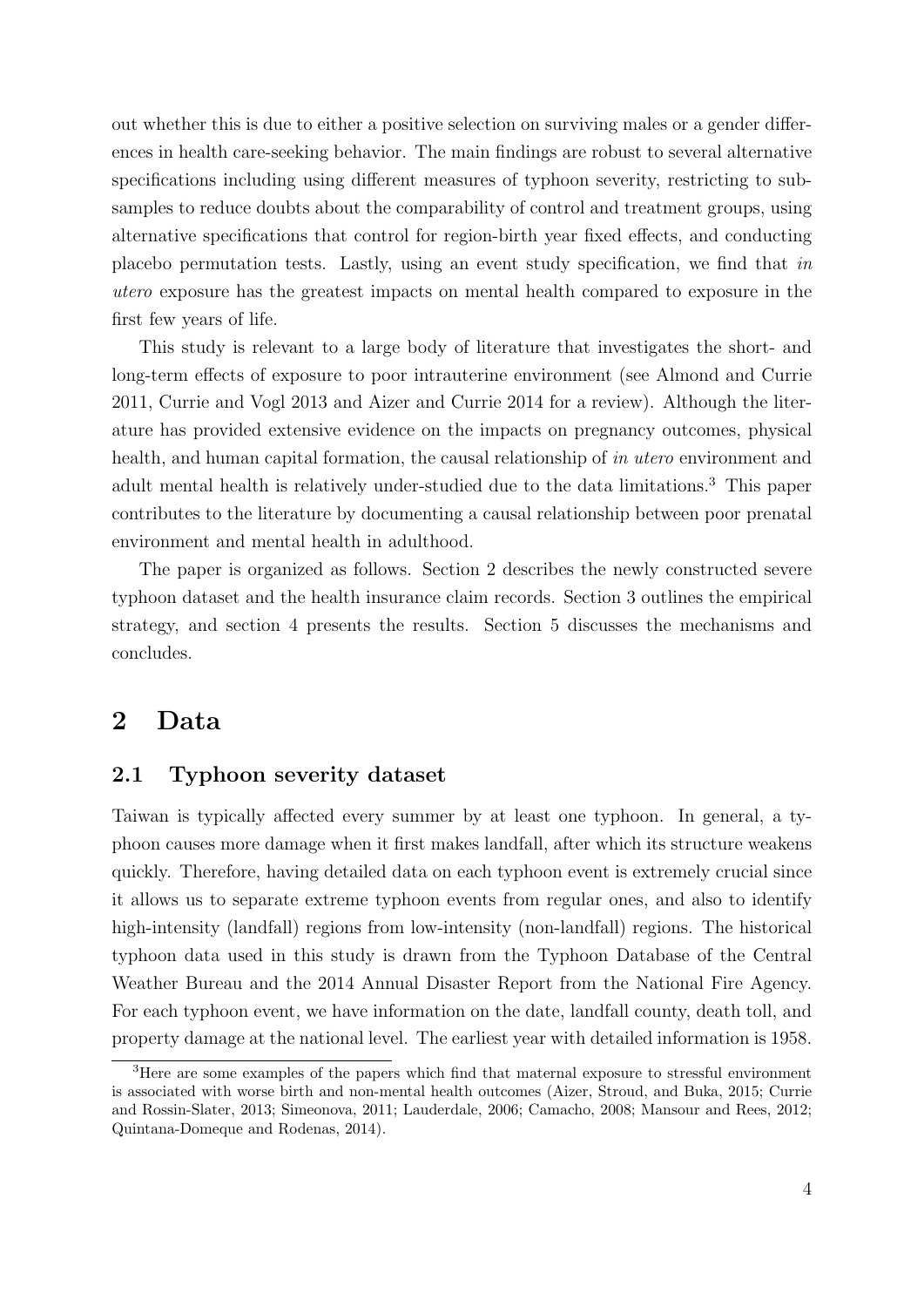Even though the age of onset for most mental illnesses is the mid-twenties, there is often a delay between the onset and the first treatment [\(Kessler et al. 2007\)](#page-19-4). Therefore, we focus on individuals who were born between 1959 and 1970 to allow some time to elapse in the 1998-2002 insurance claim dataset. During the period of 1959 to 1970, there were 119 typhoons, and 41 result in deaths. Figure [1](#page-23-0) depicts death tolls for typhoons during this period. Each solid dot/hollow dot/plus represents the death toll for one typhoon. If there is more than one typhoon in a given year-month, only the one with the most deaths is depicted on this figure. In this study, we focus on only the typhoons causing more than 50 deaths; hereafter, we refer to them as severe typhoons. These are marked as dots in the figure. The solid dot represents those typhoons that made landfall, while hollow dots represent those typhoons that did not make landfall. In our main analysis, since we use the comparison of landfall counties to non-landfall counties as a first difference, the individuals who are exposed to those four severe typhoons that did not make landfall are coded as exposed in non-landfall counties.<sup>[4](#page-5-0)</sup> To confirm that the results are not sensitive to the definition of severe typhoons, we also use alternative definitions for severity such as the number of collapsed buildings or changing the cutoff for the death tolls in the robustness section.

#### 2.2 Health Insurance Claim Records

The second dataset used in this study includes detailed health insurance claim records of a 5 percent Taiwanese population sample (approximately 1 million individuals) drawn in 2000. Universal health insurance in Taiwan was first introduced in 1995, and the coverage rate was more than 96% within two years of implementation. The dataset has limited information on individual characteristics (i.e., gender, birth date), but it contains all outpatient and inpatient visits and drug prescriptions that were covered by universal health insurance between 1998 and 2002 for these individuals. International Classification of Diseases (ICD-9) codes were used to identify the reasons for each medical visit. Mental illness is identified if physicians diagnosed a mental disorder including psychoses, organic psychotic conditions, other psychoses, neurotic disorders, personality disorders, and other non-psychotic mental disorders.[5](#page-5-1)

<span id="page-5-0"></span>Drug prescriptions record contains information about the dispensed product, including

<sup>&</sup>lt;sup>4</sup>As a robustness check, we use a specification that separates all three exposure statuses–the exposure to a severe typhoon in landfall counties, exposure to a severe typhoon in non-landfall counties, and the exposure to a non-landfall severe typhoon. The results of the latter two are not statistically different. Thus, we decide to combine these two exposure statuses for the sake of simplicity. The results are available upon request.

<span id="page-5-1"></span><sup>&</sup>lt;sup>5</sup>See Appendix A.1 for a list of ICD-9 codes of mental disorders and categorization of the mental disorders that are examined in this study.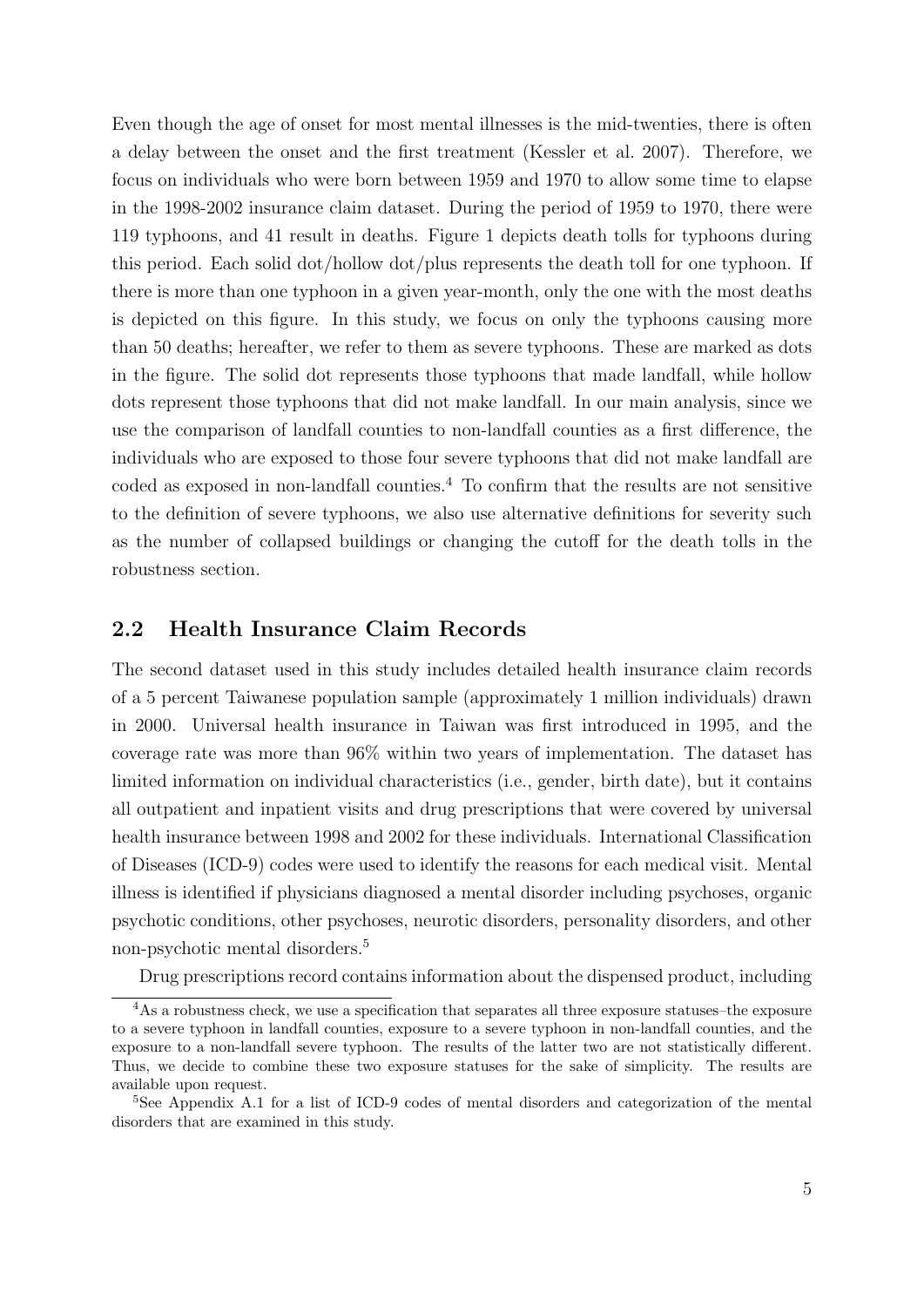the compound name, quantity, mode of administration, and cost. Drugs are classified according to the hierarchical anatomic therapeutic chemical (ATC), which allows us to identify psychiatric drugs including antidepressants, antipsychotic, and anxiolytics. We code a patient as ever using psychiatric drugs if an ATC code of psychiatric drugs was recorded and the visit was psychiatric-related based on ICD-9 codes.<sup>[6](#page-6-0)</sup>

In order to identify one's in utero exposure to a typhoon, we need information on one's place of birth. Unfortunately, the health insurance claim records do not contain the county of residence nor the county of birth for individuals. We first proxy the county of residence based on the county of each individual's most frequently visited outpatient hospital/clinic in 2000. However, county of residence might not be the same as county of birth if there is migration. Thus, to minimize the migration issue, we further restrict our sample to only those who currently reside in rural areas. The assumption here is that few people move into rural areas, so if we restrict our analysis to rural residents, we are less likely to mis-identify their birth counties.<sup>[7](#page-6-1)</sup> We verify our assumption using the  $2000$ census—77% of rural residents stayed in their birth county as opposed to half of urban residents are residing in their birth county. As a robustness check, we also restrict our analysis to residents from areas with low in-migration rates.

Table [1](#page-28-0) presents the summary statistics at the individual level for the period between 1998 and 2002. Overall, one in five individuals had a visit related to any mental illness during this period. The prevalence rate is comparable to more developed countries such as the United States and United Kingdom.[8](#page-6-2) Despite a high prevalence rate, the average cost of psychiatric-related outpatient expenditures per person during these 5 years is only \$61 (inflation adjusted to 2011 USD). This is a feature of Taiwan's single-payer health care system: total expenditure on health care is quite low compared to countries with multi-payer systems such as the United States. On average, individuals who were exposed to severe typhoons are slightly older because three out of five severe typhoons occurred in the first few years of the study periods. Those individuals who were exposed to severe typhoons while in utero and who were residing in landfall counties have the highest prevalence rates of mental disorders and highest usage of psychiatric drugs, followed by exposed individuals of non-landfall counties, with the unexposed individuals having the lowest prevalence rates. Prenatal exposure to severe typhoons in landfall counties

<span id="page-6-0"></span><sup>&</sup>lt;sup>6</sup>The ATC system classification system is published by the World Health Organization Collaboration Center for Drug Statistics Methodology. It is very difficult to identify off-label drug use from the claim records; therefore, we follow the ATC classification for the primary use of drugs. See Appendix A.2 for a list of ATC codes that were used to identify psychiatric and other drugs.

<span id="page-6-1"></span><sup>&</sup>lt;sup>7</sup>The administrative level for rural areas is township *(shiang)* as opposed to urban areas, which is city (shi).

<span id="page-6-2"></span><sup>8</sup>The one-year prevalence rate of mental illness is 21.5% among U.S. adults aged between 26 and 49 in 2013 (Substance Abuse and Mental Health Services Administration 2014). Nearly 25% of British adults aged between 16 and 74 experienced a mental illness in a given year [\(Singleton et al. 2003\)](#page-22-6).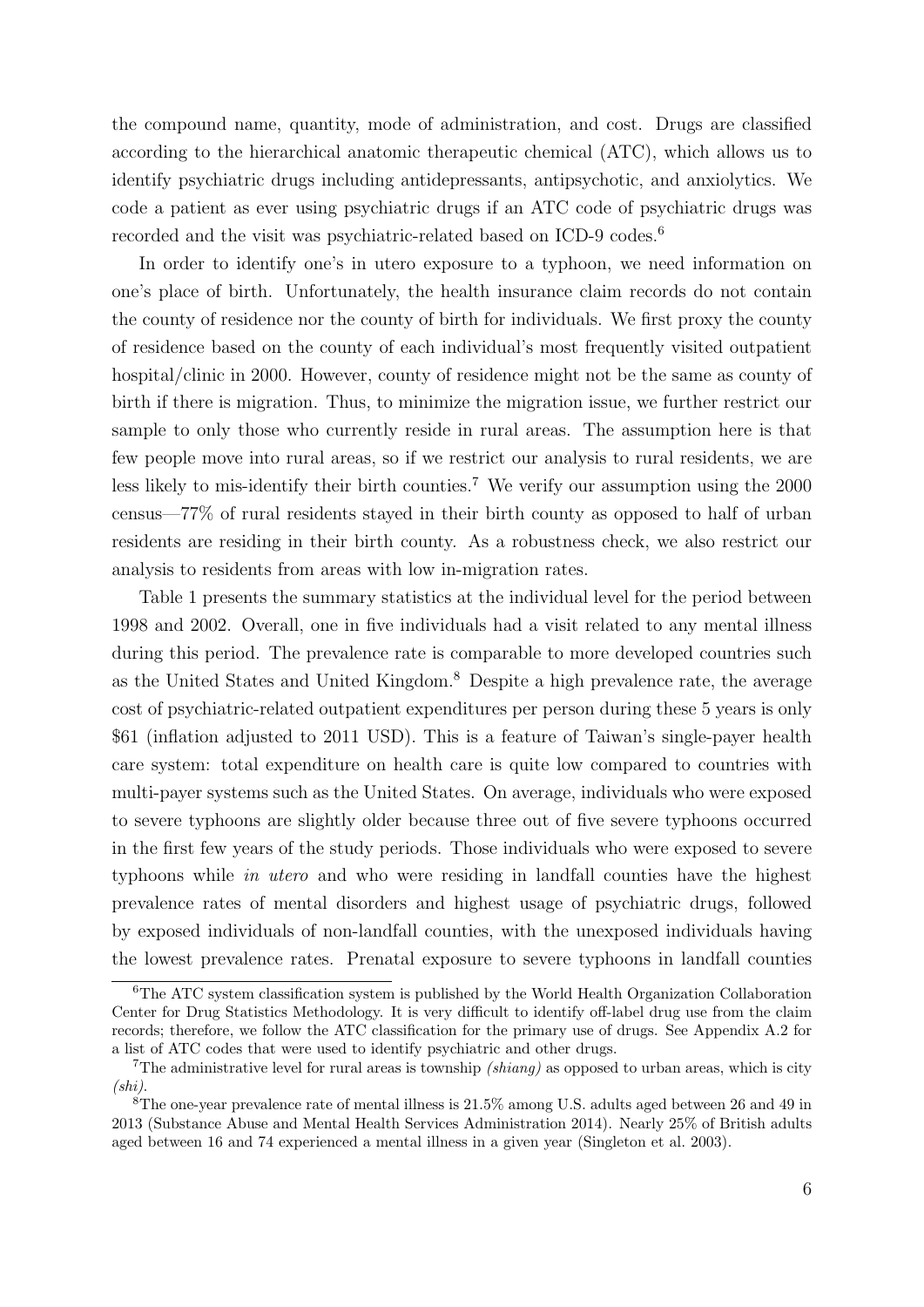is also associated with more health care utilization and expenditures. However, these differences may be due to factors other than fetal exposure to severe typhoons, such as age differences. In the next section, we will use regression analysis to estimate the causal effects of severe typhoons.

# 3 Empirical Strategy

The objective of this study is to estimate the long-term impacts of prenatal exposure to severe typhoons on mental health. In this section, we first present descriptive evidence of prenatal exposure to severe typhoons. In the second part, we discuss the empirical specification used to uncover the causal impacts of severe typhoons.

# 3.1 Descriptive Evidence

Figure [2](#page-24-0) shows the prevalence of adult mental illness by year-month birth cohort and by in utero exposure to severe typhoon status. Prevalence of mental illness is aggregated to year-month of birth and separated by in utero exposure status. The dotted lines reflect the timing of severe typhoons. Immediately after the severe typhoon (the vertical dotted line), we see higher prevalent rates of mental illness among those who are in the landfall counties (solid dots). However, we do not observe this pattern in areas with no landfall (solid triangles), nor among those who never had in utero exposure to a severe typhoon (plus signs). Overall, the figure is suggestive of a relationship between prenatal exposure to severe typhoons and worse mental health.

# 3.2 Empirical Specification

In this study, we exploit two sources of variation, geographical variation of typhoon landfall location and the timing of severe typhoon, to examine the treatment effects of in utero exposure to severe typhoons on the likelihood of mental illness. As nature tends to be smooth and the location/timing of severe typhoons is unexpected, any deviation from a smooth trend that is sharply timed after the typhoon's landfall and especially pronounced in counties hardest hit by the typhoon would be interpreted as a causal effect of the typhoon. The key assumption of this approach is that the trends of the incidence of mental disorders would be similar in exposed and unexposed individuals had the severe typhoons not occurred.

Specifically, we compare the mental health of individuals who were exposed to severe typhoons while in utero in landfall counties and non-landfall counties to those who had no fetal exposure to severe typhoons, respectively. Those individuals who were not exposed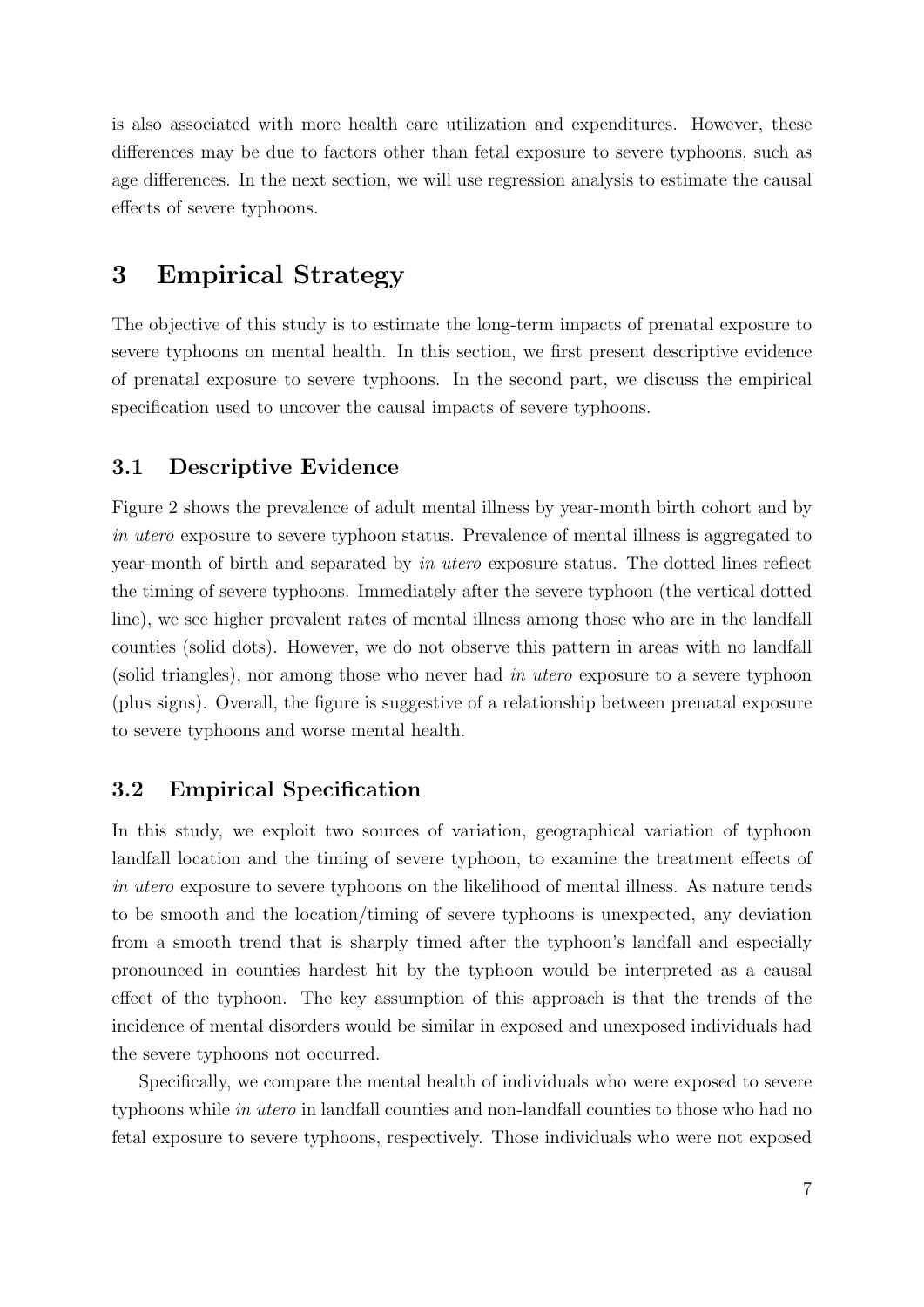to severe typhoons while in utero are the comparison group, and this group consists of cohorts who were older and younger than those in the treatment groups.

#### 3.2.1 Main Specification

<span id="page-8-1"></span>We first examine the likelihood of mental disorders and the use of psychiatric drugs as outcomes. For individual i born in year t and month m residing in county c, the primary specification is as follows:

$$
Y_{icmt} = \alpha + \beta_1 * I(InUteroExposure to Severer Typhoon)_{mt} * I(LandfallCountry)_{cmt}
$$

$$
+ \beta_2 * I(InUteroExposure to Severer Typhoon)_{mt} * I(Non-landfallCountry)_{cmt}
$$

$$
+ \delta * Male_i + \delta_t + \zeta_m + \eta_c + \sum_c County_c * BirthYear_t + u_{icmt}
$$
\n(1)

We include county-, birth year-, and birth month-fixed effects to control for regional time-invariant determinants and time effects that are common across counties.  $I(IntU teroExposure to SevererTyphoon)$  is an indicator variable, 1 if individual i was born within the first 252 days after the severe typhoon makes landfall.<sup>[9](#page-8-0)</sup>  $I(LandfallCountry)$ and  $I(Non-landfallCountry)$  are indicator variables–whether individual i resides in the landfall or non-landfall county for the given severe typhoon. The estimate  $\beta_1$  captures any differences in the prevalence of mental disorders between individuals who had no in utero exposure to a severe typhoon and those who reside in a landfall county and had in utero exposure to a severe typhoon. Similarly, the estimate  $\beta_2$  captures the differences in the prevalence of mental disorders between individuals who had no *in utero* exposure to a severe typhoon and those who reside in a non-landfall county and had in utero exposure to a severe typhoon.  $\beta_1$  and  $\beta_2$  are interpreted as the total effects of a severe typhoon in landfall and non-landfall counties, respectively. Standard errors are clustered at the county level to allow for the possibility of within-county correlation.

It is also possible that different areas may have different trends in mental health outcomes; therefore, we take several approaches to address this concern. First, we include additional county-specific birth cohort linear trends. Second, in the robustness section, we present results controlling for region-specific birth cohort fixed effects.

We propose two predictions related to the estimates of interests,  $\beta_1$  and  $\beta_2$ . First, based on early childhood literature, we would expect that a poor in utero environment

<span id="page-8-0"></span><sup>&</sup>lt;sup>9</sup>It is possible that gestational length may have changed as a result of typhoon or poor intrauterine condition, but in our other work [\(Liu, Liu, and Tseng](#page-20-6) [\(2015\)](#page-20-6)) and [Torche](#page-22-7) [\(2011\)](#page-22-7), we find that the impact of poor environment on gestational length is extremely small. One paper finds a change of 0.07 week and [Torche](#page-22-7) [\(2011\)](#page-22-7) finds a change of 0.1 week. Therefore, the extent of mis-identifying the in utero period is limited. We have also tried alternative specifications of using the first 8 months or the first 10 months after the typhoon, and the results remain robust. These results are available in web appendix.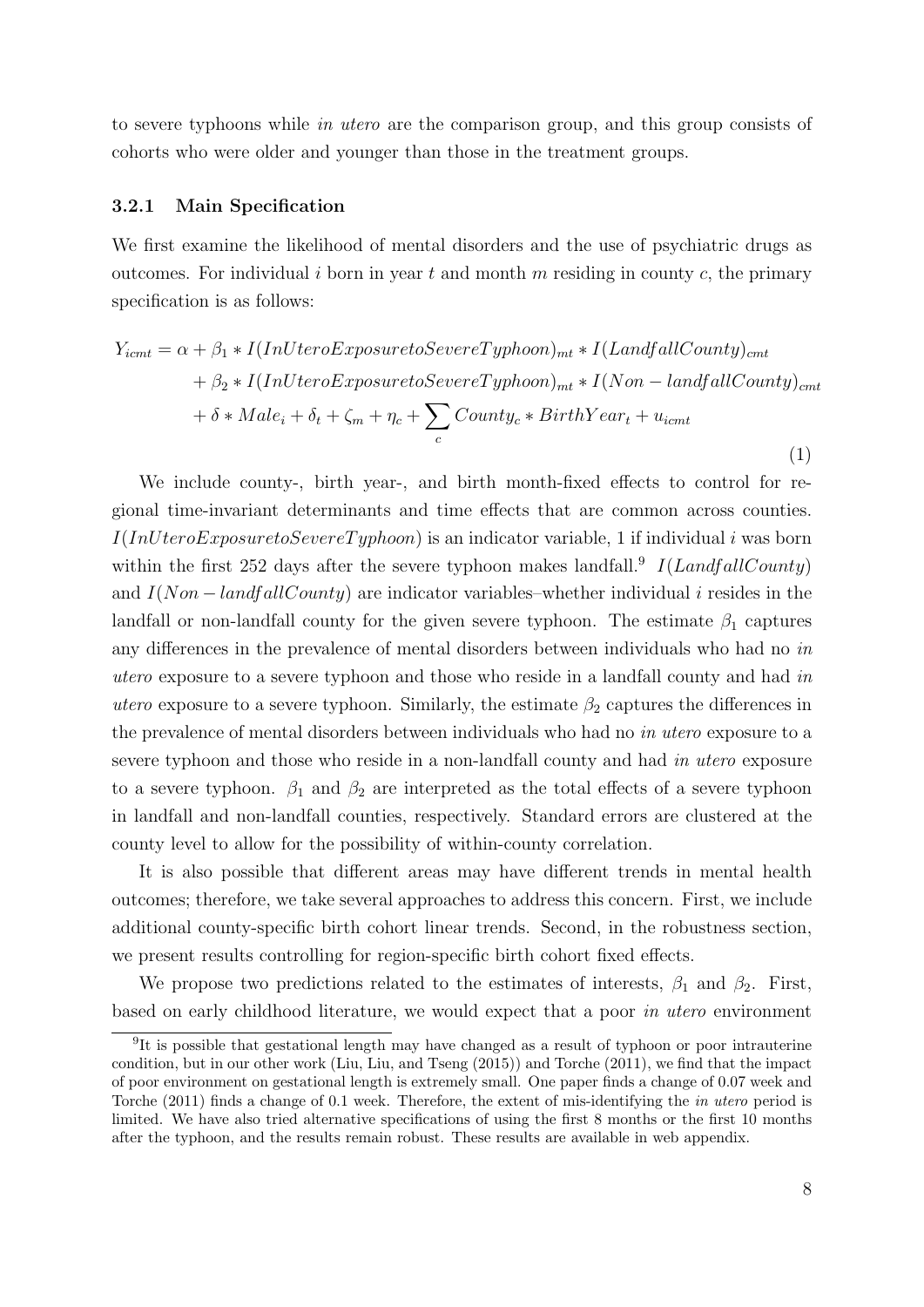may deteriorate mental health later in life. Thus, if a severe typhoon leads to worse adult mental health, then we would expect to find  $\beta_1 > 0$ . Second, the severe typhoon insults are going to be concentrated in the landfall county. Therefore, we would expect to see  $\beta_1 - \beta_2 > 0.$ 

# 3.2.2 Special Considerations for Discrete and Continuous Outcomes (Number of Visits and Expenditures)

Estimates from Equation [1](#page-8-1) would inform us whether in utero exposure to a severe typhoon could affect the prevalence of mental disorder at an extensive margin. We are also interested in examining the effect for other dimensions, such as psychiatric-related expenditures, the number of psychiatric-related medical visits, and the number of hospital bed-days in psychiatric wards as outcomes of interest.

A conventional approach to deal with the expenditure data, which is left-skewed with a long right tail, is to apply log transformation. Typically, one would assume some positive values to all observations (e.g., adding one to all observations to avoid dropping the observations with an observed value of zero). However, variance of the data would be distorted after this transformation. We overcome these problems by employing the inverse hyperbolic sine (IHS) transformation method. The transformation method was first introduced by [Johnson](#page-19-5) [\(1949\)](#page-19-5), and has been adopted in recent empirical economics literature [\(Gelber 2011;](#page-19-6) [Hochguertel and Ohlsson 2009;](#page-19-7) [Pence 2006;](#page-21-8) [Chen 2013;](#page-18-9) [Rotunno,](#page-21-9) Vezina, and Wang  $2013$ .<sup>[10](#page-9-0)</sup> There are a couple advantages of the IHS transformation method. First, the IHS function is defined even when the value is zero. Second, the interpretation of the regression coefficient is similar to standard log transformation since the transformed dependent variable  $log(Y_{icmt} + (Y_{icmt}^2 + 1)^{0.5}$  is approximately  $log(2y)$ or  $log(2) + log(y)$  with exceptions for small values [\(Chen, 2013\)](#page-18-9). Figure [3](#page-25-0) displays the histograms of health care expenditures before and after applying the IHS transformation method. The empirical specification is of the following form:

<span id="page-9-1"></span>
$$
Log(Y_{icmt} + (Y_{icmt}^2 + 1)^{0.5}) = \alpha
$$
  
+  $\beta_1 * I(IndteroExposuretoSevereTyphoon)_{mt} * I(LandfallCountry)_{cmt}$   
+  $\beta_2 * I(IndteroExposuretoSevereTyphoon)_{mt} * I(NonlandfallCountry)_{cmt}$   
+  $\delta * Male_i + \delta_t + \zeta_m + \eta_c + \sum_c County_c * BirthYear_t + u_{icmt}$  (2)

<span id="page-9-0"></span><sup>&</sup>lt;sup>10</sup>See [Burbidge, Magee, and Robb](#page-17-5) [\(1988\)](#page-17-5) for a discussion on the advantage of inverse hyperbolic sine transformation.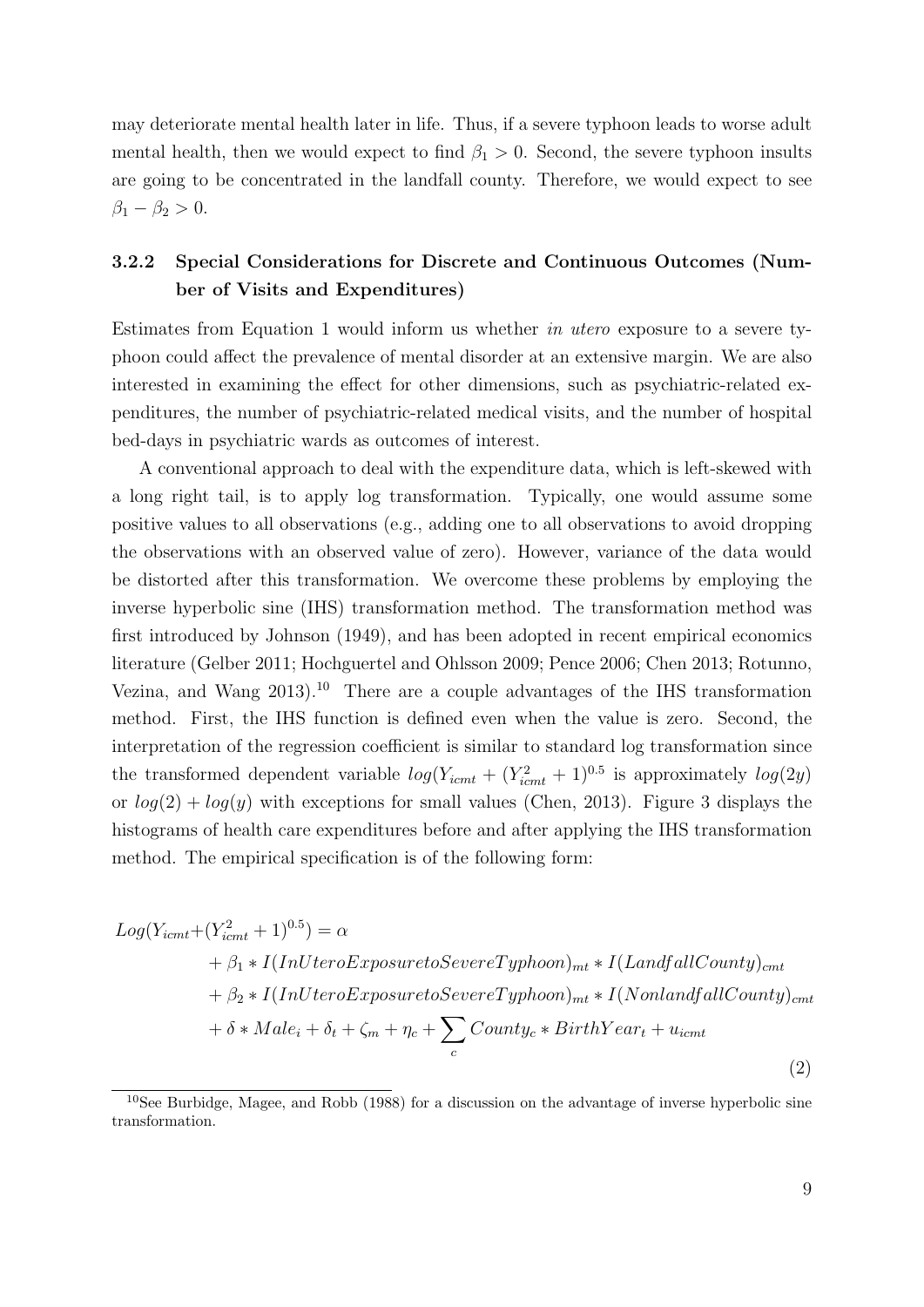$Y_{i\text{cmt}}$  represents the psychiatric-related expenditures for individual i born in year t and month m residing in county c. The estimate  $\beta_1$  is interpreted as indicating that individuals who had prenatal exposure to severe typhoons are likely to have  $(100^* \beta_1) \%$ more psychiatric-related expenditures as compared to individuals who had no prenatal exposure.

The other two outcomes we are interested in are the number of psychiatric-related medical visits and the number of bed-days in psychiatric wards. The nature of a count variable such as number of visits is that it consists of non-negative integer values and are not normally distributed. For this type of data, more appropriate approaches to estimate the effects are the Poisson and negative binomial regression models. We will show the estimation results from both models.

#### 3.2.3 Event Study (Timing of Exposure)

We employ event study specification to examine the impact of exposure to severe typhoons at various ages, specifically from two years before birth to three years after birth. By estimating age-specific effects of severe typhoon exposure, we can see whether the incidence of mental illness is more affected while in utero, and if the deviation from the smooth trend is indeed sharply timed after the typhoon incident. The specification is as follows:

<span id="page-10-0"></span>
$$
Y_{icmt} = \alpha
$$
  
+  $\sum_{x=-2}^{3} \beta_{1x} * I(Any Exposure to Severer Typhoonat AgeX)_{mt} * I(LandfallCountry)_{cmt}$   
+  $\sum_{x=-2}^{3} \beta_{2x} * I(Any Exposure to Severer Typhoonat AgeX)_{mt} * I(NonlandfallCountry)_{cmt}$   
+  $\delta * Male_i + \delta_t + \zeta_m + \eta_c + \sum_c County_c * BirthYear_t + u_{icmt}$   
(3)

The estimate  $\beta_{1x}$  captures the difference in mental illness in individuals who were exposed to severe typhoons at age  $x$  to individuals who were not exposed to severe typhoons at age  $x$ ;  $x$  ranges from  $-2$  to 3. The reference group consists of individuals who had no exposure to severe typhoons between two years before birth to three years after birth. These individuals include birth cohorts that are older or younger than the treatment groups.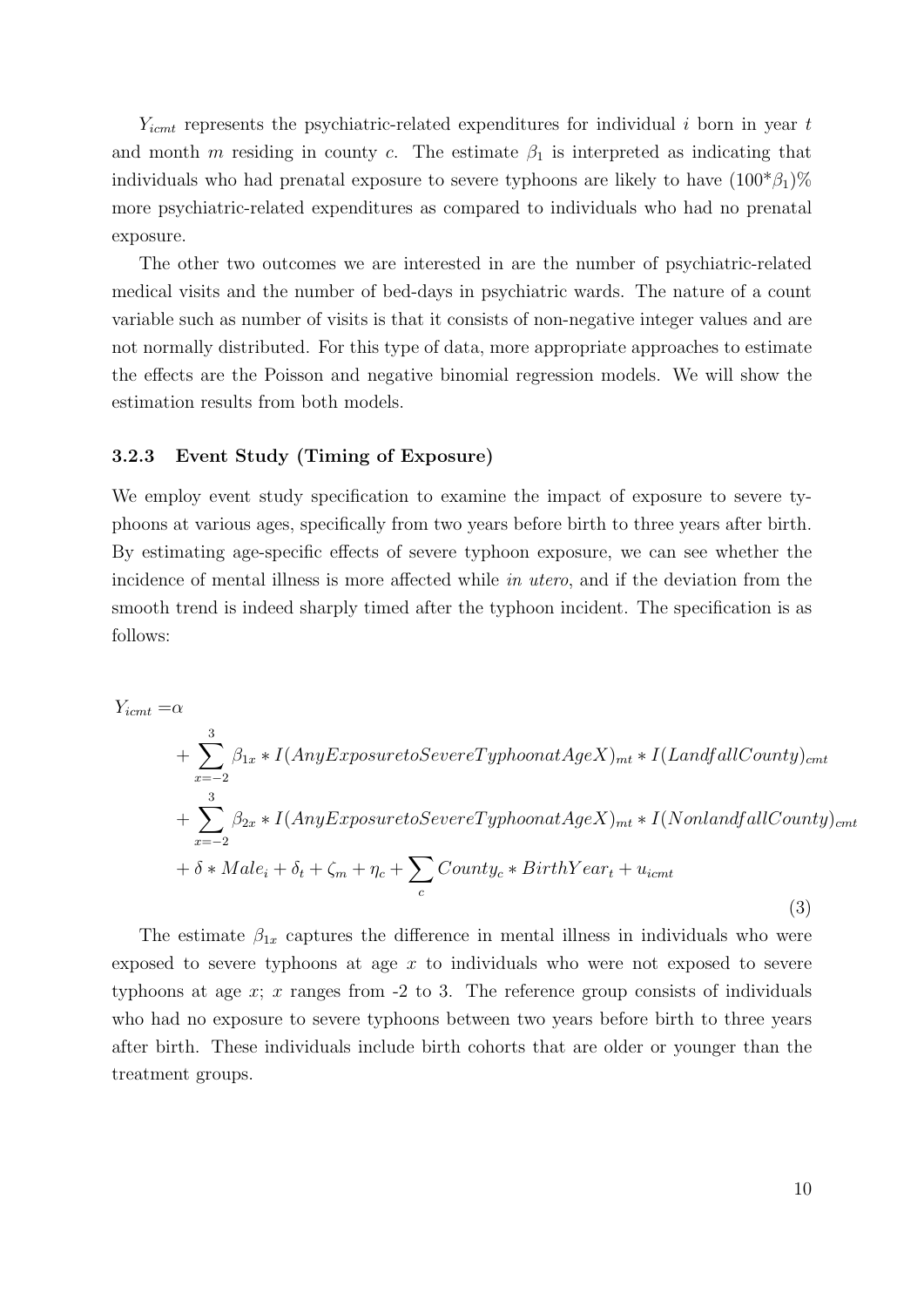# 4 Results

#### 4.1 Mental Illness and Use of Psychiatric Drugs

The regression results from Equation [1](#page-8-1) are shown in Table [2.](#page-29-0) Panel A presents the results from diagnosis while Panel B presents the results for psychiatric drug use. We find that the likelihood of being diagnosed with mental illness for those who were exposed to severe typhoons while in utero in a landfall county increases 2.4 percentage points (roughly an 12% increase) relative to individuals who did not have any prenatal exposure to severe typhoons.[11](#page-11-0) Mental illness is a broad term that includes psychoses, organic psychotic conditions, other psychoses, neurotic disorders, personality disorders, and other nonpsychotic mental disorders. In Columns 2-4 of Panel A, we break down mental illness into the three common mental disorders: anxiety and personality disorders, mood disorders, and schizophrenia. The results show an increase in the prevalence of anxiety and mood disorders, and schizophrenia increases by 0.4-1.9 percentage points as a result of prenatal exposure to a severe typhoon.<sup>[12](#page-11-1)</sup> Another interesting point worth noting is that  $\beta_1$  and  $\beta_2$  are statistically different from each other at 10%. The impacts of severe typhoons are much more pronounced for exposed individuals of landfall counties relative to those residing in non-landfall counties, which also suggests that the main findings cannot simply be explained by unobserved secular changes between birth cohorts.

We further investigate the likelihood of psychiatric drug use in Panel B of Table [2.](#page-29-0) Individuals with *in utero* exposure to severe typhoons in landfall counties are 1.8 percentage points (roughly an 11% increase) more likely to use any psychiatric drugs as compared to unexposed individuals.<sup>[13](#page-11-2)</sup> The results also indicate that the effects on psychiatric drugs are concentrated on the use of antidepressants, a 50% increase in the likelihood of using antidepressants. The impacts on use of anxiety and psychosis drugs are positive although the estimates are statistically insignificant.

Comparing the magnitude across different disorders, depression (mood disorder) seem to be most affected by the poor intrauterine environment. The diagnosis of mood disorder (which includes depression) increases by  $42\%$  (=0.017/0.04), and the use of antidepressants increases by  $50\%$  (=0.026/0.05) among those who had in utero exposure to severe

<span id="page-11-0"></span><sup>11</sup>[Adhvaryu, Fenske, and Nyshadham](#page-16-2) [\(2014\)](#page-16-2) find the likelihood of mental severe distress reduced by 3 percentage points (50% of the mean) resulting from a one standard deviation increase in cocoa price.

<span id="page-11-1"></span> $12P$ apers in the medical/psychiatric literature also find similar results. For example, a paper by [Khashan et al.](#page-19-8) [\(2008\)](#page-19-8); [Brown et al.](#page-17-6) [\(2000a\)](#page-17-6) finds that maternal stress or maternal infection is associated with increased risk for schizophrenia; Brown and his coauthors in a series of papers find evidence for increased risk of mood disorder [\(Brown et al.](#page-17-7) [\(2000b,](#page-17-7) [1995\)](#page-17-8)).

<span id="page-11-2"></span><sup>&</sup>lt;sup>13</sup>The magnitude is somewhat similar to the finding by [Persson and Rossin-Slater](#page-21-3) [\(Forthcoming\)](#page-21-3), who find a 0.7 percentage point increase (or 7-11% of the mean) in the use of anxiety and depression drugs resulting from prenatal bereavement.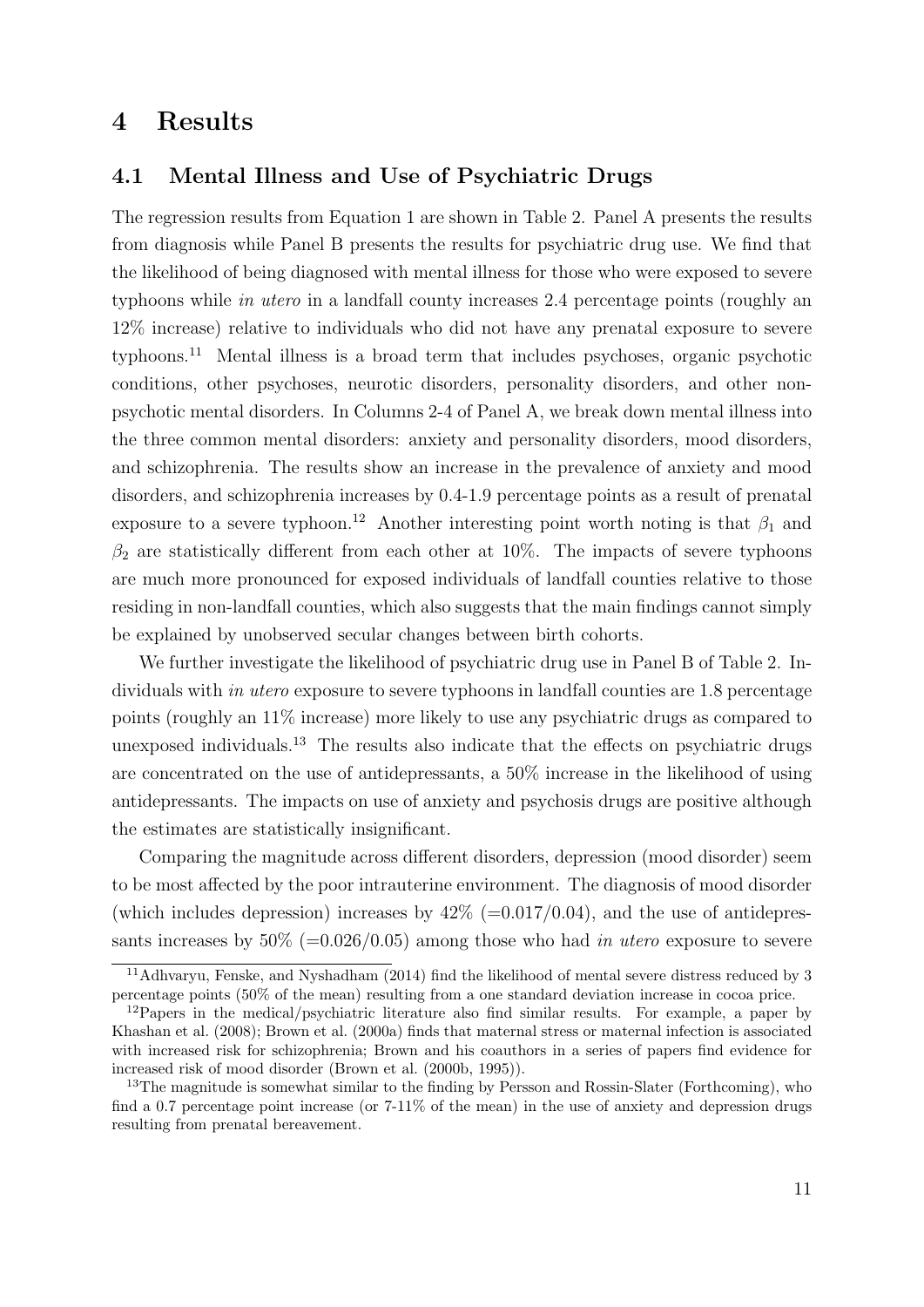typhoons compared to those who never had exposure to a severe typhoon.

# 4.2 Psychiatric-Related Health Care Utilization and Expenditures

We have shown the effects of severe typhoons on the incidence of mental illness. It is of interest to see if in utero exposure to severe typhoons also increases psychiatric-related visits and associated medical expenditures. Columns 1 and 2 of Table [3](#page-30-0) present the estimation results from Poisson and negative binomial regression models, investigating the number of psychiatric-related visits. Although the Poisson variance assumption is not supported by the data, the estimation results from Poisson and negative binomial regression models are similar. The results show that prenatal exposure to severe typhoons in a landfall county is likely to increase the number of psychiatric-related outpatient visits by  $35\%$  (=exp(0.30)-1). We present the results from estimating Equation [2](#page-9-1) in Columns 3 and 5 of Table [3.](#page-30-0) The results suggest that individuals who were exposed to severe typhoons in landfall counties would spend 12% more on total psychiatric-related outpatient care and 7.7% more on out-of-pocket psychiatric-related expenses.

In a regression not shown here, we examine the impact on more serious psychiatric events—such as hospital admission for a psychiatric-related event, a hospital bed-day, or a psychiatric-related inpatient expenditure. While the coefficients are positive, they are not statistically significant. It is likely that we do not have enough statistical power since only 0.7% of the individuals included in this sample have ever been hospitalized in a psychiatric ward or facility. These results are presented in the web appendix.[14](#page-12-0)

#### 4.3 Timing of Exposure

Although this study focuses on poor intrauterine environment, it is reasonable to ask whether exposures to severe typhoons at other ages also affects one's mental health later in life. Since the main finding is concentrated on women, we explore the effects of the timing of exposure to severe typhoons among women. Since three out of five severe typhoons occurred in consecutive years of the earlier period, it would prevent us from clearly identifying one's timing exposure to severe typhoon. In this part of the analysis, we focus on women who were born between 1964 and 1970 to avoid overlapping of severe typhoon exposure at different ages. Figure [5](#page-27-0) presents the estimation results of Equation [3.](#page-10-0) First, the results provide some evidence that we find no effects on the exposure before the possible timing of the in utero periodtwo years before birth. It is certainly possible

<span id="page-12-0"></span><sup>&</sup>lt;sup>14</sup>The null result on inpatient care is consistent with [Abel et al.](#page-16-1)  $(2014)$  and [Class et al.](#page-18-3)  $(2013)$ , who also find little effects based on hospital admission data.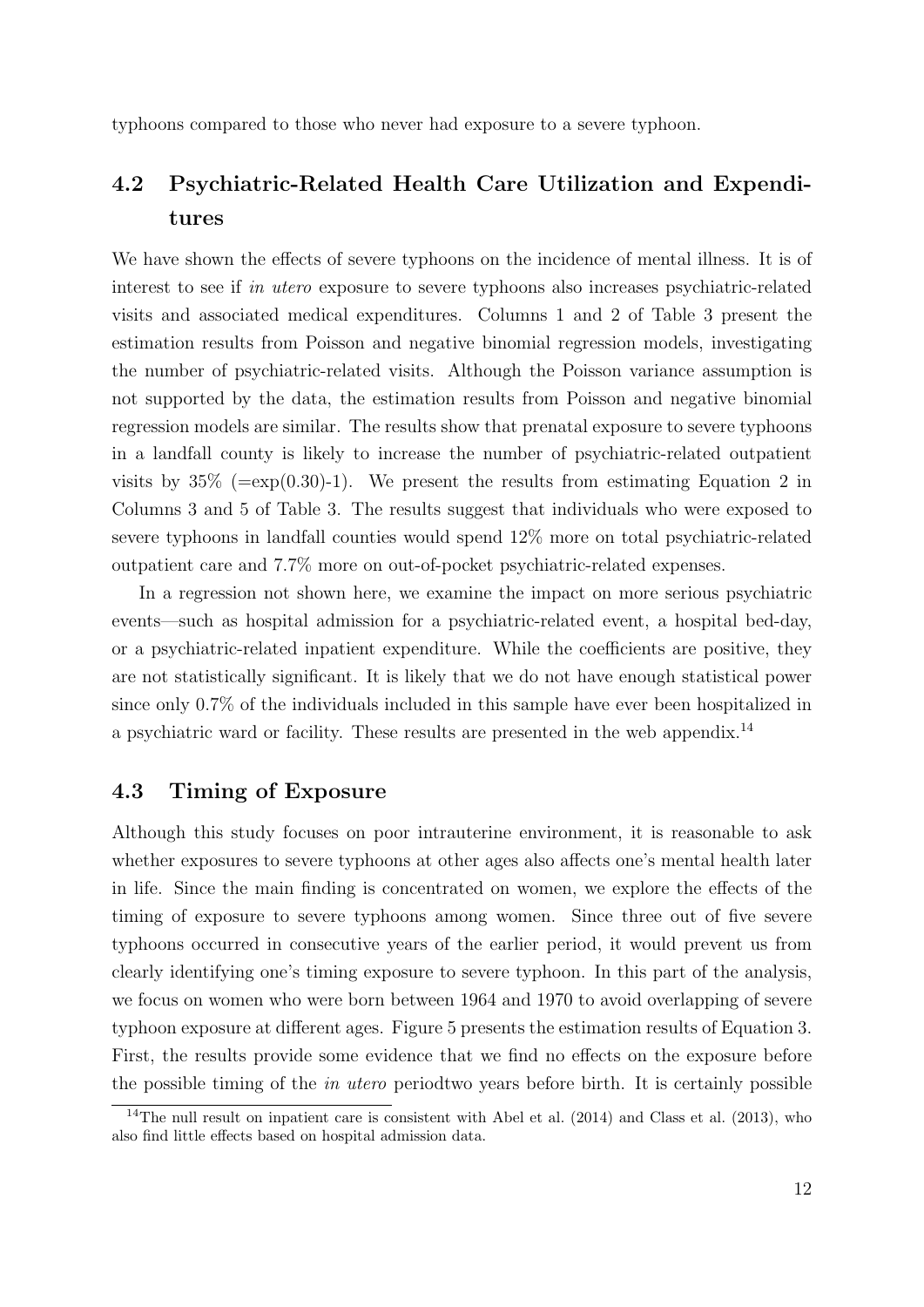that those who were exposed to severe typhoons during early childhood is also affected by the destruction too, but as we can see the results are imprecise and are statistically insignificant. We should remind the readers that the "neurodevelopment hypothesis" is about the fact that maternal cortisol and prenatal stress could affect fetal neurodevelopment. While early childhood exposure to a severe typhoon may also affect one's outcome, it would not be through the same channel as the in utero exposure. In sum, although exposure to a severe typhoon at age one has some positive yet statistically insignificant effects on mental illness, exposure in the fetal life has the most striking impacts.

#### 4.4 Heterogeneous Effects by Gender

We next probe whether the effects are different by gender. Table [4](#page-31-0) presents the estimation results of Equations 1 and 2 by gender. Columns 2 and 4 show the estimates of  $\beta_1$  for mental health outcomes for males and females, respectively. Overall, the results indicate that prenatal exposure to a severe typhoon has a larger impact on women.<sup>[15](#page-13-0)</sup> There are a few possible explanations for why we find larger effects for females. First, we cannot rule out the possibility that women and men may have different health careseeking behaviors. For example, both males and females experience the same depression symptoms but females may be more likely to report them to physicians. It is evident from the baseline differences in means. Additionally, early childhood literature suggests that weaker fetuses could be culled during pregnancy in the presence of adverse events; in particular, male fetuses are less likely to survive than female fetuses [\(Bozzoli, Deaton, and](#page-17-9) [Quintana-Domeque 2009;](#page-17-9) [Liu, Liu, and Tseng 2015;](#page-20-6) [Gorgens, Meng, and Vaithianathan](#page-19-9) [2012;](#page-19-9) [Bhalotra, Valente, and van Soest 2010\)](#page-16-10). The literature would suggest that fetal exposure to severe typhoons is likely to increase mortality selection; therefore, on average a surviving male could be healthier than a surviving female. Lastly, with the same in utero shock, the negative effects on females may be reinforced by parental investment behavior under the practice of son preference that is prevalent in Taiwan.

#### 4.5 Robustness of the Results

For the sake of simplicity, the rest of this section presents the robustness results only on the main outcome, the prevalence of mental illness, for female since there seem to be no significant impact on male. To see whether the baseline results are sensitive to the definition of severity, we use alternative proxies of severity of typhoons, and the results are presented in Table [5.](#page-32-0) Columns 2 and 3 of Table [5](#page-32-0) consider different cutoffs of death

<span id="page-13-0"></span><sup>&</sup>lt;sup>15</sup>This finding echoes the findings from [Lavy, Schlosser, and Shany](#page-20-7) [\(2016\)](#page-20-7); [Maccini and Yang](#page-20-8) [\(2009\)](#page-20-8); [Field, Robles, and Torero](#page-19-10) [\(2009\)](#page-19-10) that females are more suspectable to changes in intrauterine condition.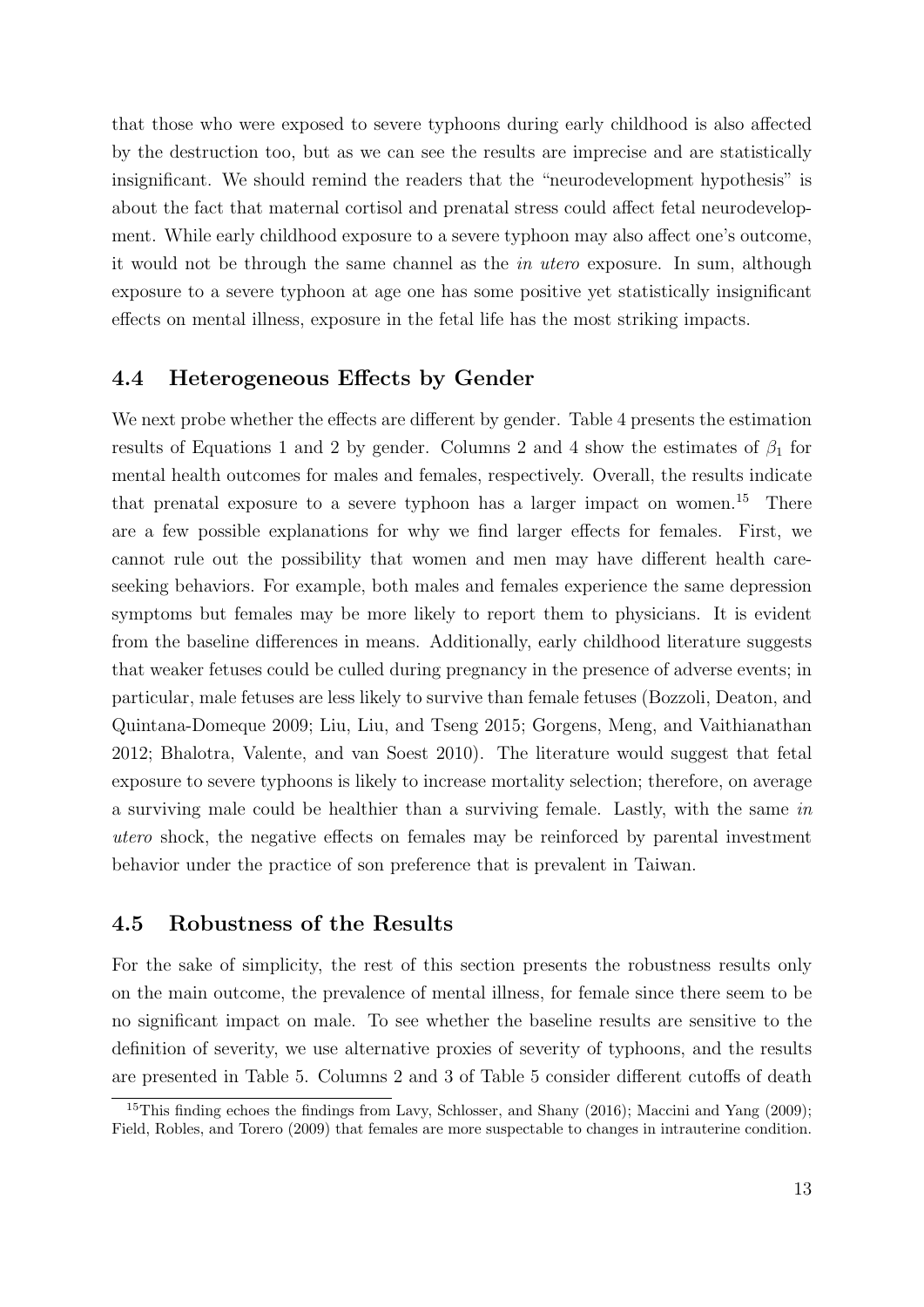tolls, and columns 4 and 5 use numbers of collapsed buildings. The number of severe typhoon incidents vary under each alternative measure, ranging from four to eight. The results are robust to various definitions of severe typhoons.

Further, Table [6](#page-33-0) examines the effects on various subgroups to verify that the impacts are not due to different characteristics between exposed and unexposed birth cohorts. First, Taiwan is an island and it is unusual for typhoons to make landfall in the north and central regions due to its location. Thus, Column 2 excludes regions that did not experience landfall of a severe typhoon between 1958 and 1970. Second, Figure [1](#page-23-0) shows that since most of the severe typhoons occurred in earlier years, it appears that those who were exposed to severe typhoons are older than those who are not affected by severe typhoons. In Column 3, we exclude individuals who were born after 1966 to confirm that the impacts are not resulting from a slightly older treatment group. Compared to the baseline results, the effect is larger. It could be the case that some mental illness has not been diagnosed yet among the younger cohorts; thus, the effect of a typhoon is not as pronounced. As mentioned in section 2, there were a few severe typhoons that did not make landfall. In baseline specification, individuals who were in utero during these non-landfall typhoons are being recorded as exposed to severe typhoon in non-landfall region. In column 4, we estimate the effect excluding those individuals. The estimation results remain comparable to the baseline.

We have discussed the downside of using the insurance claim dataset–we do not know one's birth location. We try to minimize migration issues in the baseline by restricting to people who live in rural areas. To further reduce the migration issue, we restrict the sample to those residing in areas with little in-migration. We use the 2000 census to calculate in-migration rates based on the share of current residents that were born in the same county. We restrict our empirical analysis to those *counties* where in-migration rate is less than 20%. This reduces our sample size by more than half. The regression results are shown in Column 5. Column 6 of Table [6](#page-33-0) includes region-by-year fixed effects to further control region-specific cohort differences in mental health outcomes. The results are consistent with the main results.

Lastly, as a placebo test and to address concerns over statistical inference in small number of clusters, we implement permutations tests. In the permutation test, the timing of severe typhoons and landfall counties are randomly drawn without replacement. For each permutation, the timing and landfall location of severe typhoons are randomly chosen. Individuals' prenatal exposures are then assigned accordingly.[16](#page-14-0) We then estimate the effects of severe typhoons based on placebo exposure status. Figure [4](#page-26-0) displays the

<span id="page-14-0"></span><sup>16</sup>Permutation tests have been used recently in the following papers: [Agarwal et al.](#page-16-11) [\(2015\)](#page-16-11), [Bloom](#page-17-10) [et al.](#page-17-10) [\(2013\)](#page-17-10), and [Chetty et al.](#page-18-10) [\(2011\)](#page-18-10).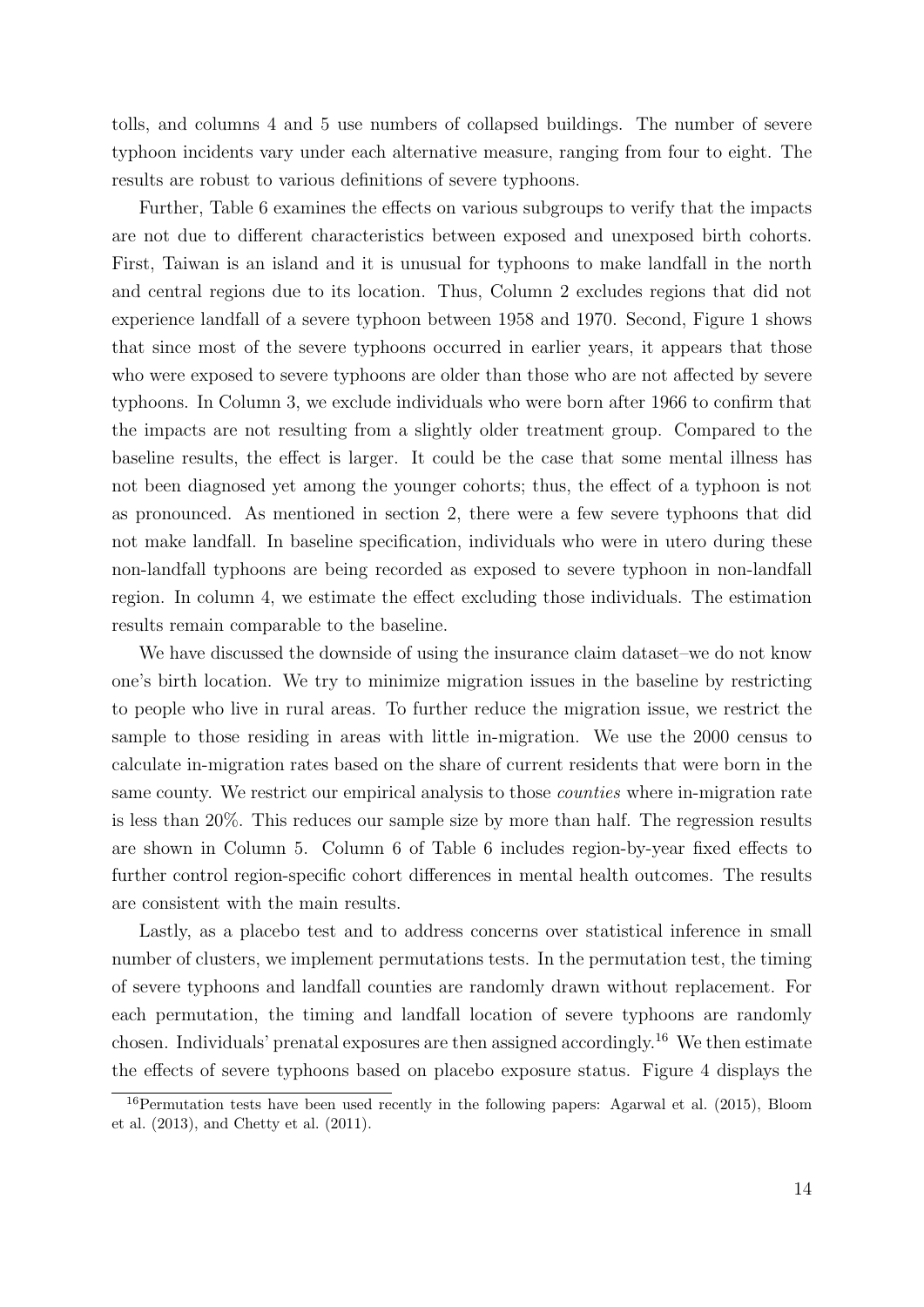empirical distributions of the placebo treatment effects on outpatient psychiatric-related visits from 1,000 permutation tests. The fact that the distribution is centered at zero is comforting as these placebo tests are expected to find no impacts. When we compare the treatment effects that are based on actual exposure, the results indicate that less than 1% of the time permutation estimates are larger than the estimates of actual treatment. This result, based on permutation tests, reassures us that the effect of a severe typhoon is statistically significant.

# 5 Discussion and Conclusion

There is a vast literature examining the long-term impact of in utero exposure to poor intrauterine environment. Many of the papers examine education, general health outcomes, and labor market outcomes. This paper extend our knowledge about the impact of poor prenatal environment on mental health. We find that the likelihood of mental illness increases by 12% for individuals who had in utero exposure to severe typhoons in landfall counties as compared to their unexposed peers. These individuals also tend to have more psychiatric-related health care utilization. Compared to the effects of exposure in the first few years of life, we find that in utero exposure has the greatest impacts on mental health. The negative effects on mental health are much larger for women than for men.

In a regression not shown here, we also examine various physical health outcomes. Papers by [Mazumder et al.](#page-20-9) [\(2010\)](#page-20-9) and [Lin and Liu](#page-20-10) [\(2014\)](#page-20-10) find that poor prenatal environment causes cardiovascular/circulatory problems later in life. Given the health claim data available, we also look at the cardiovascular/circulatory problem. However, among the age group we examine (between age 28 and 43), the incidence of heart diseases and hypertension is extremely low. We find a small positive insignificant result, probably due to the lack of statistical power.

There are many possible reasons why in utero exposure to a severe typhoon can cause poor outcomes. A severe typhoon can lead to worse sanitation environment, lack of access to health care, household income shocks, worse parental health, maternal stress, and disruption of nutritional intake. Although due to data limitation, we cannot further explore the specific channels, but it should be of interest for future research. Often time immediately after a natural disaster, the attention is focused on the massive economic disruption. Our finding suggests that there could be additional consequences that are not immediately noticeable. Given the tremendous costs that are associated with mental disorders, welfare could be drastically improved by providing timely assistance to affected pregnant women.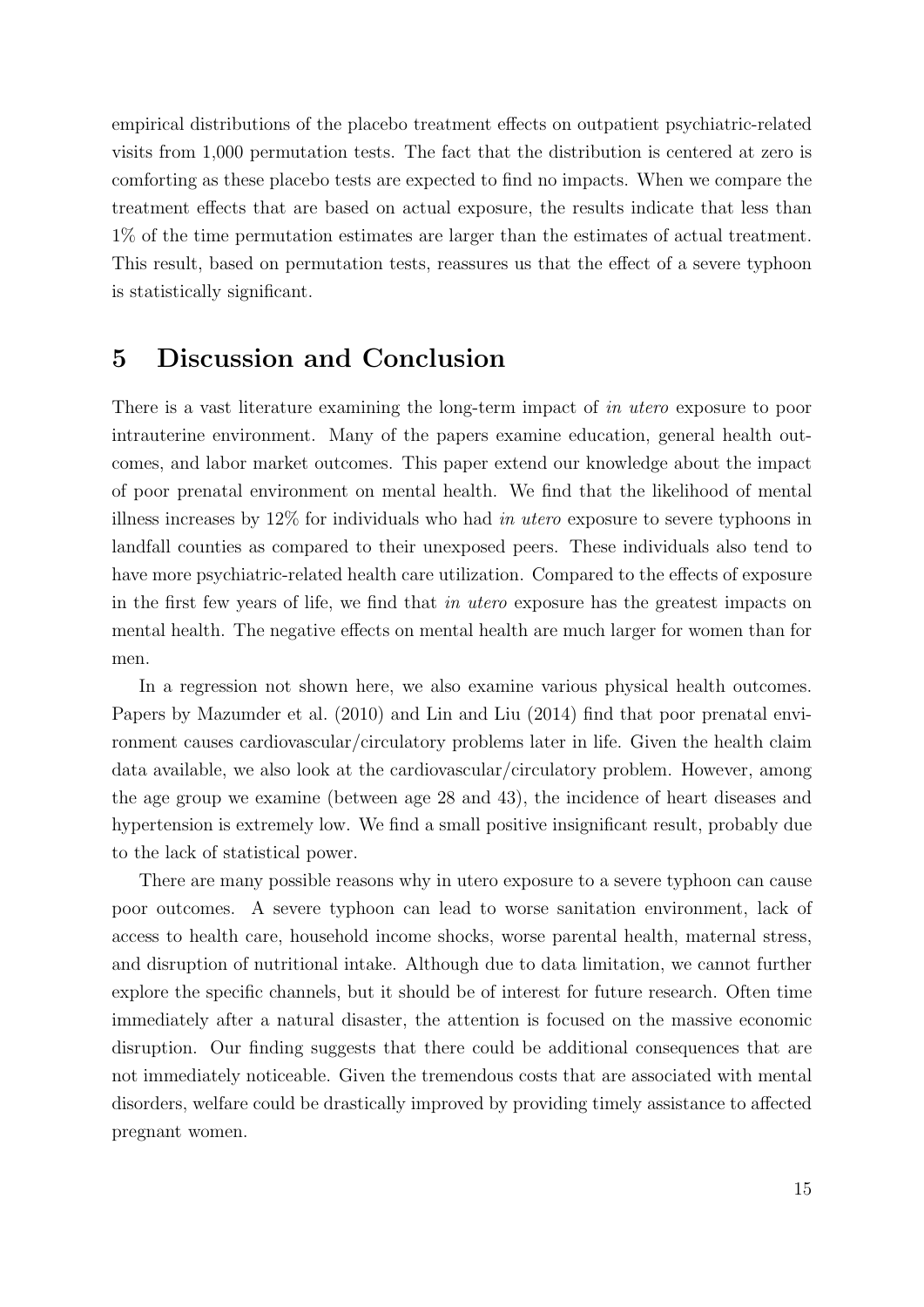# References

- <span id="page-16-1"></span>Abel, K. M., H. P. Heuvelman, L. Jorgensen, C. Magnusson, S. Wicks, E. Susser, J. Hallkvist, and C. Dalman. 2014. "Severe bereavement stress during the prenatal and childhood periods and risk of psychosis in later life: population based cohort study." BMJ : British Medical Journal 348.
- <span id="page-16-3"></span>Adhvaryu, A., J. Fenske, N. Kala, and A. Nyshadham. 2015. "Fetal Origins of Mental Health: Evidence from Africa." (WPS/2015-15).
- <span id="page-16-2"></span>Adhvaryu, A., J. Fenske, and A. Nyshadham. 2014. "Early Life Circumstance and Adult Mental Health." .
- <span id="page-16-11"></span>Agarwal, S., S. Chomsisengphet, N. Mahoney, and J. Stroebel. 2015. "Regulating Consumer Financial Products: Evidence from Credit Cards." The Quarterly Journal of Economics 130 (1):111–164.
- <span id="page-16-8"></span>Aizer, Anna and Janet Currie. 2014. "The intergenerational transmission of inequality: Maternal disadvantage and health at birth." Science 344 (6186):856–861.
- <span id="page-16-9"></span>Aizer, Anna, Laura Stroud, and Stephen Buka. 2015. "Maternal stress and child outcomes: Evidence from siblings." Journal of Human Resources .
- <span id="page-16-7"></span>Almond, D. and J. Currie. 2011. "Killing Me Softly: The Fetal Origins Hypothesis." Journal of Economic Perspectives 25 (3):153–172.
- <span id="page-16-4"></span>Almond, D. and B. Mazumder. 2011. "Health Capital and the Prenatal Environment: The Effect of Ramadan Observance during Pregnancy." American Economic Journal: Applied Economics 3 (4):56–85.
- <span id="page-16-6"></span>Barney, Lisa J, Kathleen M Griffiths, Anthony F Jorm, and Helen Christensen. 2006. "Stigma about depression and its impact on help-seeking intentions." Australian and New Zealand Journal of Psychiatry 40 (1):51–54.
- <span id="page-16-0"></span>Bennet, L. and A. J Gunn. 2006. "The Fetal Origins of Adult Mental Illness." 573:204– 218.
- <span id="page-16-10"></span>Bhalotra, S., C. Valente, and A. van Soest. 2010. "The puzzle of Muslim advantage in child survival in India." Journal of Health Economics 29 (2):191–204.
- <span id="page-16-5"></span>Bharadwaj, P., M. M. Pai, and A. Suziedelyte. 2015. "Mental Health Stigma." Working Paper.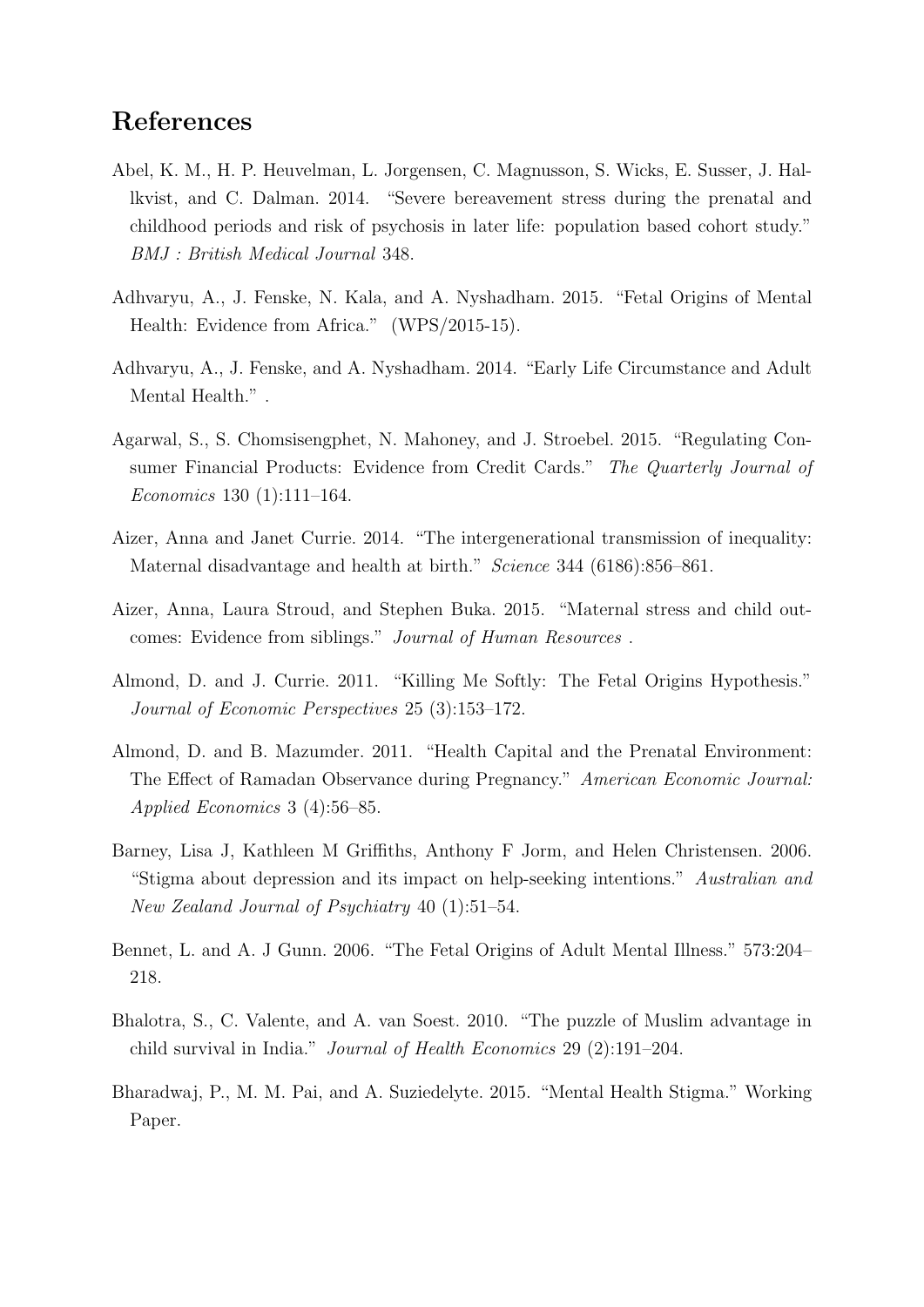- <span id="page-17-0"></span>Bloom, D. E., E. T. Cafiero, E. Jane-Llopis, S. Abrahams-Gessel, L. R. Bloom, S. Fathima, A. B. Feigl, T. Gaziano, M. Mowafi, A. Pandya, K. Prettner, L. Rosenberg, B. Seligman, A. Z. Stein, and C. Weinstein. 2011. "The Global Economic Burden of Noncommunicable Diseases. Geneva." .
- <span id="page-17-10"></span>Bloom, N., B. Eifert, A. Mahajan, D. McKenzie, and J. Roberts. 2013. "Does Management Matter? Evidence from India." The Quarterly Journal of Economics 128 (1):1– 51.
- <span id="page-17-9"></span>Bozzoli, C., A. Deaton, and C. Quintana-Domeque. 2009. "Adult height and childhood disease." Demography 46 (4):647–669.
- <span id="page-17-2"></span>Bradford, W. D. and W. D. Lastrapes. 2014. "A Prescription for Unemployment? Recessions and the Demand for Mental Health Drugs." Health Economics 23 (11):1301–1325.
- <span id="page-17-1"></span>Brattia, M., M. Mendolab, and A. Mirandac. 2014. "Hard to forget. War victimization and long-term mental health." .
- <span id="page-17-6"></span>Brown, Alan S, Patricia Cohen, Steven Greenwald, and Ezra Susser. 2000a. "Nonaffective psychosis after prenatal exposure to rubella." American Journal of Psychiatry 157 (3):438–443.
- <span id="page-17-8"></span>Brown, Alan S, Ezra S Susser, Shang P Lin, Richard Neugebauer, and Jack M Gorman. 1995. "Increased risk of affective disorders in males after second trimester prenatal exposure to the Dutch hunger winter of 1944-45." The British Journal of Psychiatry 166 (5):601–606.
- <span id="page-17-7"></span>Brown, Alan S, Jim van Os, Corine Driessens, Hans W Hoek, and Ezra S Susser. 2000b. "Further evidence of relation between prenatal famine and major affective disorder." American Journal of Psychiatry 157 (2):190–195.
- <span id="page-17-5"></span>Burbidge, J. B., L. Magee, and A. L. Robb. 1988. "Alternative Transformations to Handle Extreme Values of the Dependent Variable." Journal of the American Statistical Association 83 (401):123–127.
- <span id="page-17-3"></span>Buss, Cl., E. P. Davis, B. Shahbaba, J. C. Pruessner, K. Head, and C. A. Sandman. 2012. "Maternal cortisol over the course of pregnancy and subsequent child amygdala and hippocampus volumes and affective problems." Proceedings of the National Academy of Sciences 109 (20):E1312–E1319.
- <span id="page-17-4"></span>Camacho, Adriana. 2008. "Stress and birth weight: evidence from terrorist attacks." The American Economic Review 98 (2):511–515.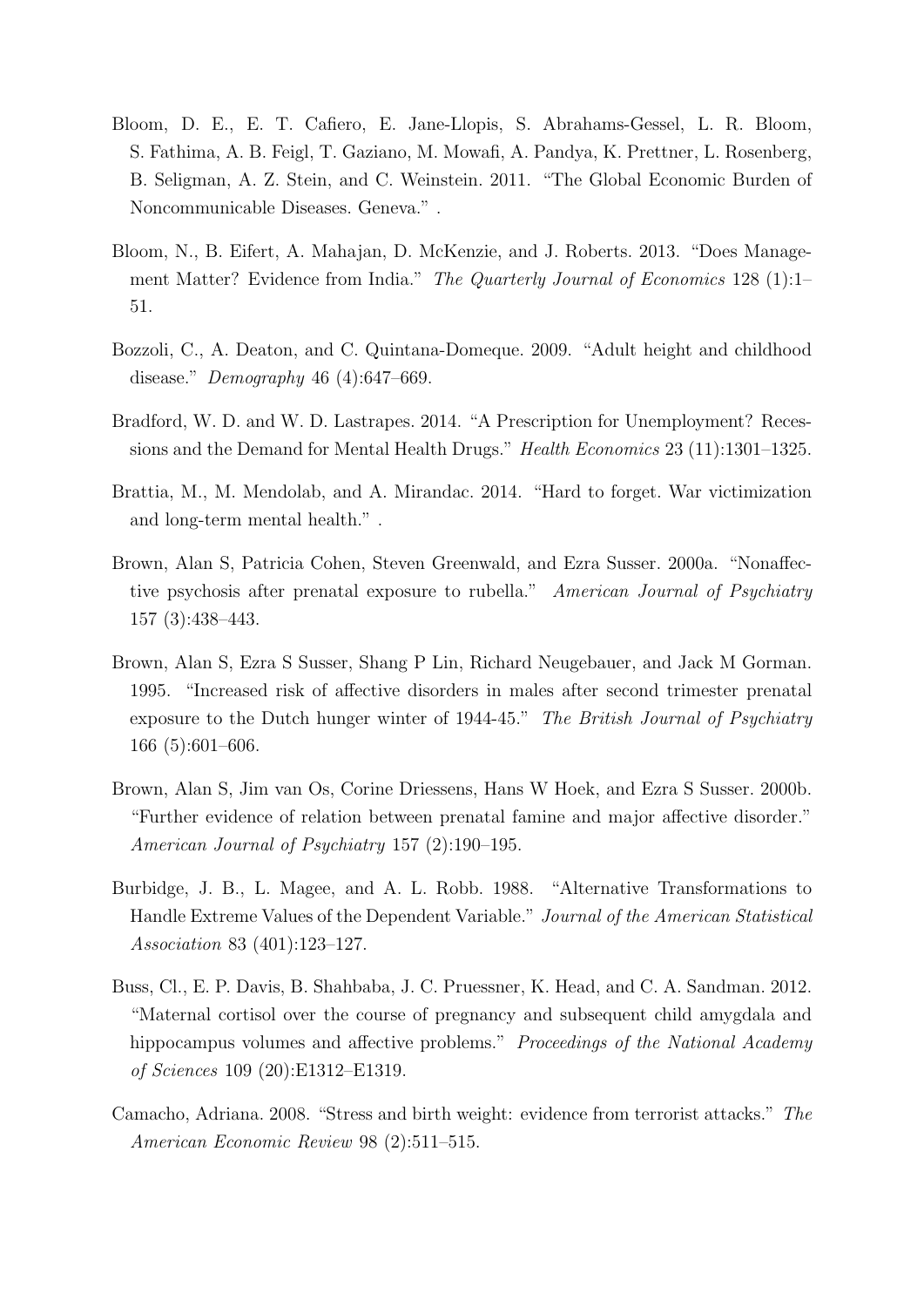- <span id="page-18-0"></span>CDC. 2011. "Mental Illness Surveillance Among Adults in the United States." MMWR 60(Suppl):1–29.
- <span id="page-18-5"></span>Chen, Hua, Jaxk H Reeves, Jack E Fincham, William K Kennedy, and Bradley C Martin. 2006. "Off-label use of antidepressant, anticonvulsant, and antipsychotic medications among Georgia Medicaid enrollees in 2001." The Journal of clinical psychiatry 67 (6):972–982.
- <span id="page-18-9"></span>Chen, M. K. 2013. "The Effect of Language on Economic Behavior: Evidence from Savings Rates, Health Behaviors, and Retirement Assets." American Economic Review 103 (2):690–731.
- <span id="page-18-10"></span>Chetty, R, R. . N. Friedman, N. Hilger, E. Saez, D. W. Schanzenbach, and D. Yagan. 2011. "How Does Your Kindergarten Classroom Affect Your Earnings? Evidence from Project Star." The Quarterly Journal of Economics 126 (4):1593-1660.
- <span id="page-18-6"></span>Chien, We-Chia, Shin-Huey Bih, Yiing-Jenq Chou, Ching-Heng Lin, Wen-Guang Lee, and Pesus Chou. 2007. "Trends in the Use of Psychotropic Drugs in Taiwan: A Population-Based National Health Insurance Study, 19972004." Psychiatric Services 58 (4):554– 557.
- <span id="page-18-3"></span>Class, Q. A., K. M. Abel, A. S. Khashan, M. E. Rickert, C. Dalman, H. Larsson, C..M. Hultman, N. Langstrom, P. Lichtenstein, and B. M. D'Onofrio. 2013. "Offspring psychopathology following preconception, prenatal, and postnatal maternal bereavement stress." Psychological medicine 44 (1). J1: Psychol Med.
- <span id="page-18-1"></span>Currie, J. and E. Tekin. 2015. "Is There a Link between Foreclosure and Health?" American Economic Journal: Economic Policy 7 (1):63–94.
- <span id="page-18-7"></span>Currie, J. and T. Vogl. 2013. "Early-Life Health and Adult Circumstance in Developing Countries." Annual Review of Economics 5 (1):1–36.
- <span id="page-18-8"></span>Currie, Janet and Maya Rossin-Slater. 2013. "Weathering the storm: Hurricanes and birth outcomes." Journal of health economics 32 (3):487–503.
- <span id="page-18-4"></span>Dinkelman, T. 2015. "Long Run Health Repercussions of Drought Shocks: Evidence from South African Homelands." Working Paper.
- <span id="page-18-2"></span>DiPietro, J. A., M. F. S. X. Novak, K. A. Costigan, L.D. Atella, and S. P. Reusing. 2006. "Maternal Psychological Distress During Pregnancy in Relation to Child Development at Age Two." Child development 77 (3):573–587.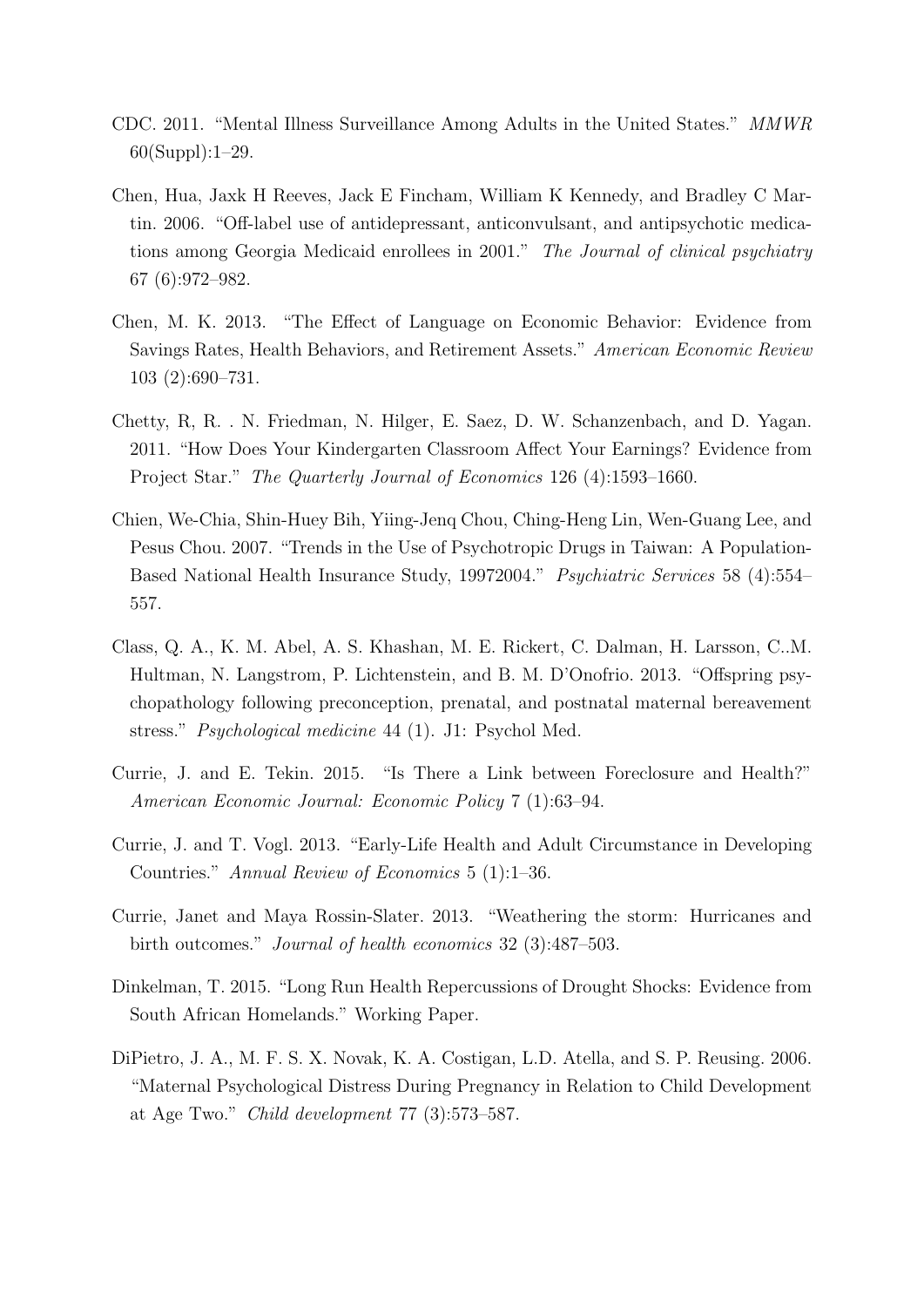- <span id="page-19-0"></span>Edwards, B., M. Gray, and B. Hunter. 2015. "The Impact of Drought on Mental Health in Rural and Regional Australia." Social Indicators Research 121 (1):177–194.
- <span id="page-19-10"></span>Field, Erica, Omar Robles, and Maximo Torero. 2009. "Iodine deficiency and schooling attainment in Tanzania." American Economic Journal: Applied Economics 1 (4):140– 169.
- <span id="page-19-1"></span>Galea, S., D. Vlahov, H. Resnick, J. Ahern, E. Susser, J. Gold, M. Bucuvalas, and D. Kilpatrick. 2003. "Trends of Probable Post-Traumatic Stress Disorder in New York City after the September 11 Terrorist Attacks." American Journal of Epidemiology 158 (6):514–524.
- <span id="page-19-6"></span>Gelber, A. M. 2011. "How Do 401(k)s Affect Saving? Evidence from Changes in 401(k) Eligibility." American Economic Journal: Economic Policy 3 (4):103–122.
- <span id="page-19-9"></span>Gorgens, Tue, Xin Meng, and Rhema Vaithianathan. 2012. "Stunting and selection effects of famine: A case study of the Great Chinese Famine." Journal of Development Economics 97 (1):99–111.
- <span id="page-19-7"></span>Hochguertel, S. and H. Ohlsson. 2009. "Compensatory inter vivos gifts." Journal of Applied Econometrics 24 (6):993–1023.
- <span id="page-19-2"></span>Huizink, A. C., P. G. Robles de Medina, E. J. H. Mulder, G. H. A. Visser, and J. K. Buitelaar. 2003. "Stress during pregnancy is associated with developmental outcome in infancy." Journal of Child Psychology and Psychiatry 44 (6):810–818.
- <span id="page-19-5"></span>Johnson, N. L. 1949. "Systems of Frequency Curves Generated by Methods of Translation." Biometrika 36 (1/2):149–176.
- <span id="page-19-4"></span>Kessler, R. C., G. P. Amminger, S. Aguilar-Gaxiola, J. Alonso, S. Lee, and T. B. Ustun. 2007. "Age of onset of mental disorders: A review of recent literature." Current opinion in psychiatry 20 (4):359–364.
- <span id="page-19-3"></span>Kessler, RC, W Chiu, O Demler, and EE Walters. 2005. "Prevalence, severity, and comorbidity of 12-month dsm-iv disorders in the national comorbidity survey replication." Archives of General Psychiatry 62 (6):617–627. URL [+http://dx.doi.org/10.1001/](+ http://dx.doi.org/10.1001/archpsyc.62.6.617) [archpsyc.62.6.617](+ http://dx.doi.org/10.1001/archpsyc.62.6.617).
- <span id="page-19-8"></span>Khashan, Ali S, Kathryn M Abel, Roseanne McNamee, Marianne G Pedersen, Roger T Webb, Philip N Baker, Louise C Kenny, and Preben Bo Mortensen. 2008. "Higher risk of offspring schizophrenia following antenatal maternal exposure to severe adverse life events." Archives of general psychiatry 65 (2):146–152.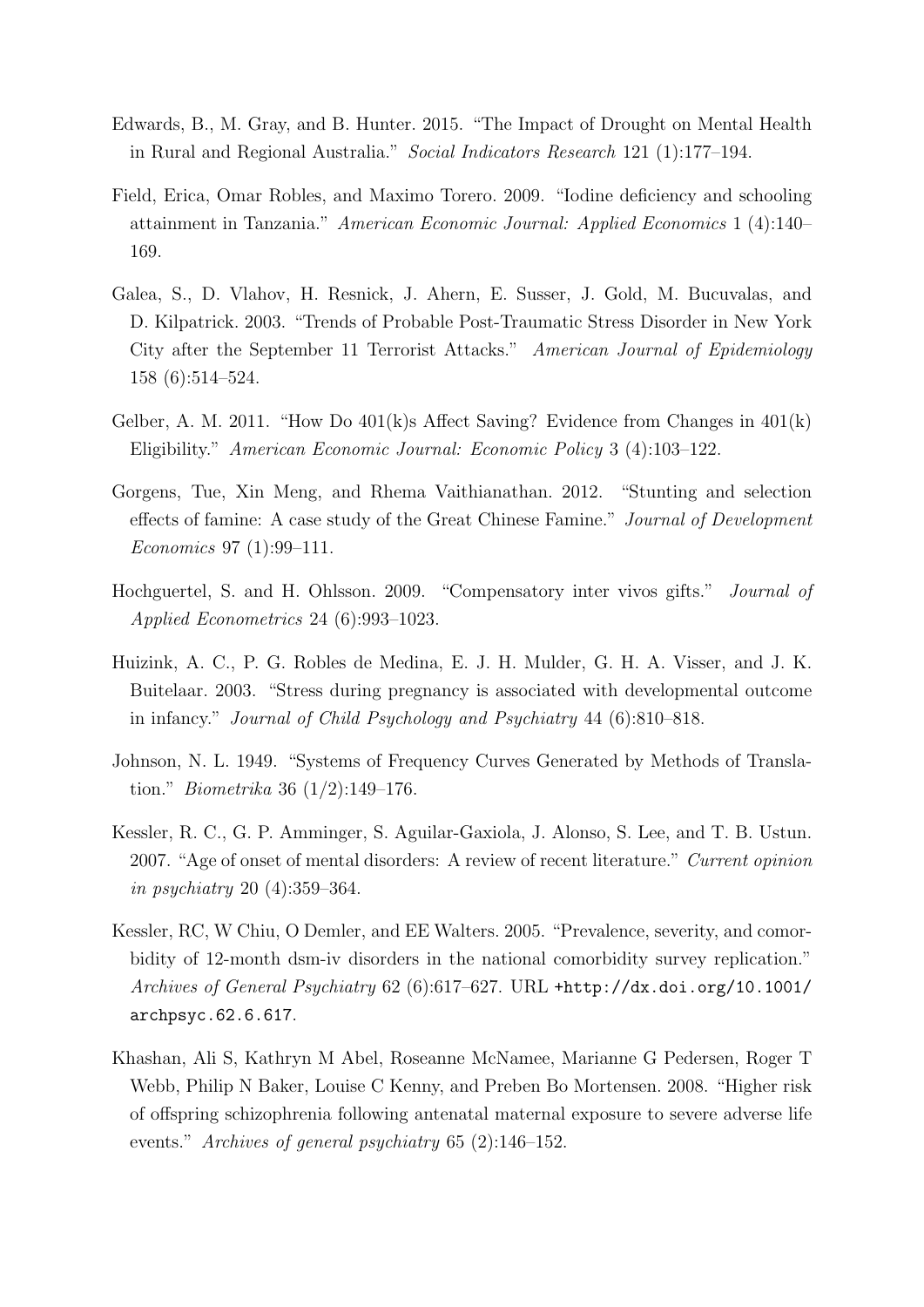- <span id="page-20-0"></span>Kuhn, A., R. Lalive, and J. Zweimuller. 2009. "The public health costs of job loss." Journal of health economics 28 (6):1099–1115.
- <span id="page-20-4"></span>Lauderdale, Diane S. 2006. "Birth outcomes for Arabic-named women in California before and after September 11." Demography 43 (1):185–201.
- <span id="page-20-7"></span>Lavy, Victor, Analia Schlosser, and Adi Shany. 2016. "Out of Africa: Human Capital Consequences of In Utero Conditions." Tech. rep., National Bureau of Economic Research.
- <span id="page-20-3"></span>Leslie, Douglas L, Somaia Mohamed, and Robert A Rosenheck. 2009. "Off-label use of antipsychotic medications in the department of Veterans Affairs health care system." Psychiatric Services .
- <span id="page-20-10"></span>Lin, Ming-Jen and Elaine M Liu. 2014. "Does in utero exposure to illness matter? The 1918 influenza epidemic in Taiwan as a natural experiment." Journal of health economics 37:152–163.
- <span id="page-20-6"></span>Liu, Elaine M, Jin-Tan Liu, and Tzu-Yin H Tseng. 2015. "The Impact of a Natural Disaster on the Incidence of Fetal Losses and Pregnancy Outcomes." Draft, July.
- <span id="page-20-8"></span>Maccini, Sharon and Dean Yang. 2009. "Under the Weather: Health, Schooling, and Economic Consequences of Early-Life Rainfall." American Economic Review 99 (3):1006– 26. URL <http://www.aeaweb.org/articles?id=10.1257/aer.99.3.1006>.
- <span id="page-20-2"></span>Maclean, Johanna Catherine, Ioana Popovici, and Michael T. French. 2016. "Are natural disasters in early childhood associated with mental health and substance use disorders as an adult?" Social Science & Medicine 151:78 - 91. URL [http:](http://www.sciencedirect.com/science/article/pii/S0277953616300065) [//www.sciencedirect.com/science/article/pii/S0277953616300065](http://www.sciencedirect.com/science/article/pii/S0277953616300065).
- <span id="page-20-5"></span>Mansour, Hani and Daniel I Rees. 2012. "Armed conflict and birth weight: Evidence from the al-Aqsa Intifada." Journal of Development Economics 99 (1):190–199.
- <span id="page-20-9"></span>Mazumder, Bhashkar, Douglas Almond, Kyung Park, Eileen M Crimmins, and Caleb E Finch. 2010. "Lingering prenatal effects of the 1918 influenza pandemic on cardiovascular disease." Journal of developmental origins of health and disease 1 (01):26–34.
- <span id="page-20-1"></span>McInerney, M., J. M. Mellor, and L. H. Nicholas. 2013. "Recession depression: Mental health effects of the 2008 stock market crash." Journal of health economics 32 (6):1090– 1104.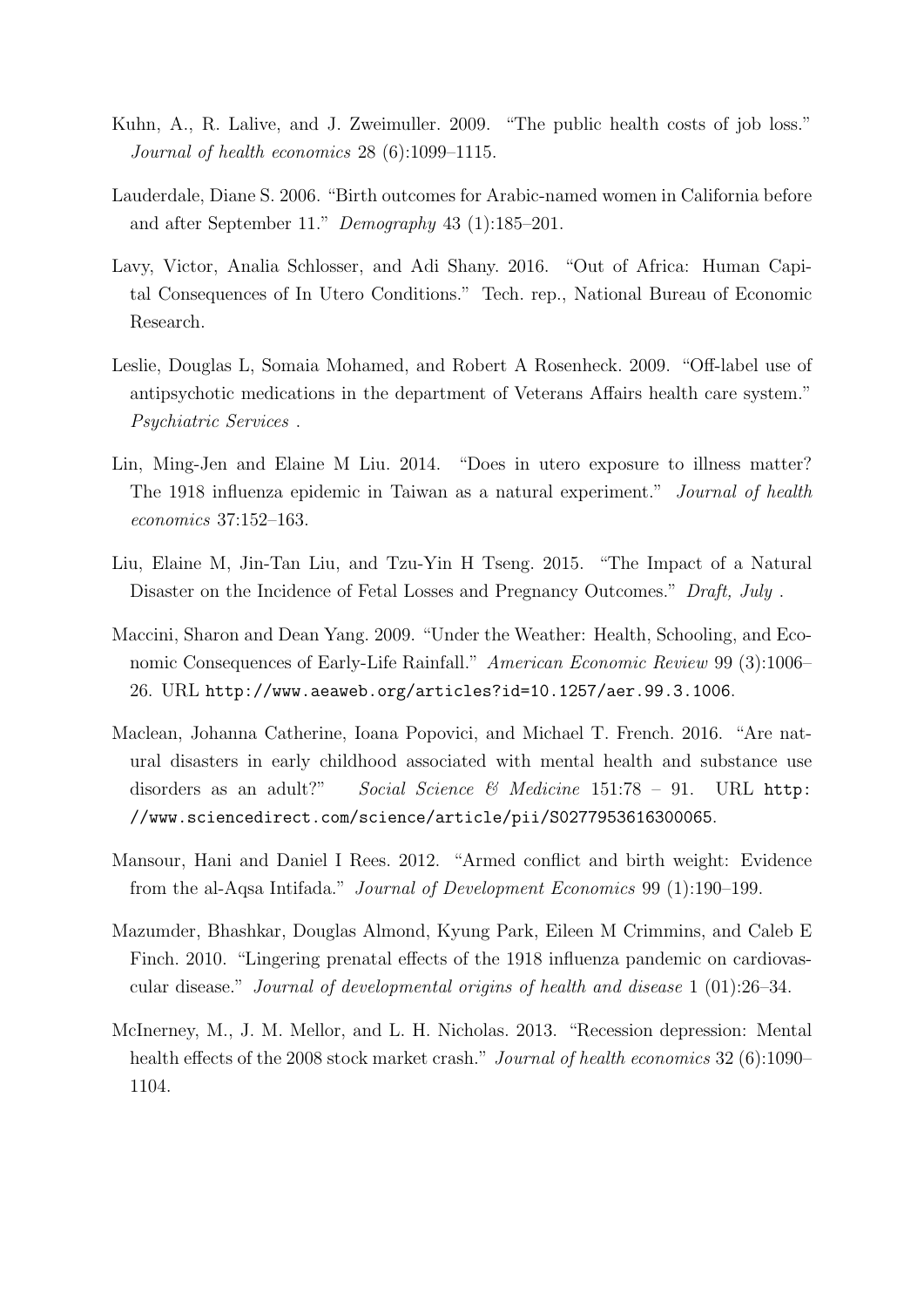- <span id="page-21-4"></span>Os, J. V. and J. P. Selten. 1998. "Prenatal exposure to maternal stress and subsequent schizophrenia. The May 1940 invasion of The Netherlands." The British Journal of Psychiatry 172 (4):324–326.
- <span id="page-21-8"></span>Pence, K. M. 2006. "The Role of Wealth Transformations: An Application to Estimating the Effect of Tax Incentives on Saving." The B.E. Journal of Economic Analysis  $\mathcal{B}$ Policy  $5(1)$ .
- <span id="page-21-3"></span>Persson, P. and M. Rossin-Slater. Forthcoming. "Family Ruptures, Stress, and the Mental Health of the Next Generation." .
- <span id="page-21-1"></span>Phillips, D. We. W. 2007. "Programming of the stress response: a fundamental mechanism underlying the long-term effects of the fetal environment?" Journal of internal medicine 261 (5):453–460.
- <span id="page-21-7"></span>Quintana-Domeque, Climent and Pedro Rodenas. 2014. "Fear in the womb: the effects of terrorism on birth outcomes in Spain." In 13th journées Louis-André Gérard-Varet.
- <span id="page-21-5"></span>Radley, David C, Stan N Finkelstein, and Randall S Stafford. 2006. "Off-label prescribing among office-based physicians." Archives of internal medicine 166 (9):1021–1026.
- <span id="page-21-10"></span>Reeves, William C, Tara W Strine, Laura A Pratt, William Thompson, Indu Ahluwalia, Satvinder S Dhingra, Lela R McKnight-Eily, Leslie Harrison, Denise V D'Angelo, Letitia Williams et al. 2011. "Mental illness surveillance among adults in the United States." MMWR Surveill Summ 60 (Suppl 3):1–29.
- <span id="page-21-9"></span>Rotunno, L., P. Vezina, and Z. Wang. 2013. "The rise and fall of (Chinese) African apparel exports." Journal of Development Economics 105:152–163.
- <span id="page-21-0"></span>Schlenger, W. E., J. M. Gaddell, L. Ebert, B. K. Jordan, K. M. Rourke, D. Wilson, L. Thalji, J. Michael Dennis, J. A. Fairbank, and R. A. Kulka. 2002. "Psychological reactions to terrorist attacks: Findings from the national study of americans' reactions to september 11." JAMA 288 (5):581–588.
- <span id="page-21-2"></span>Schlotz, Wolff and David IW Phillips. 2009. "Fetal origins of mental health: evidence and mechanisms." Brain, behavior, and immunity 23 (7):905–916.
- <span id="page-21-6"></span>Schomerus, Georg, Herbert Matschinger, and Matthias C Angermeyer. 2009. "The stigma of psychiatric treatment and help-seeking intentions for depression." European archives of psychiatry and clinical neuroscience 259 (5):298–306.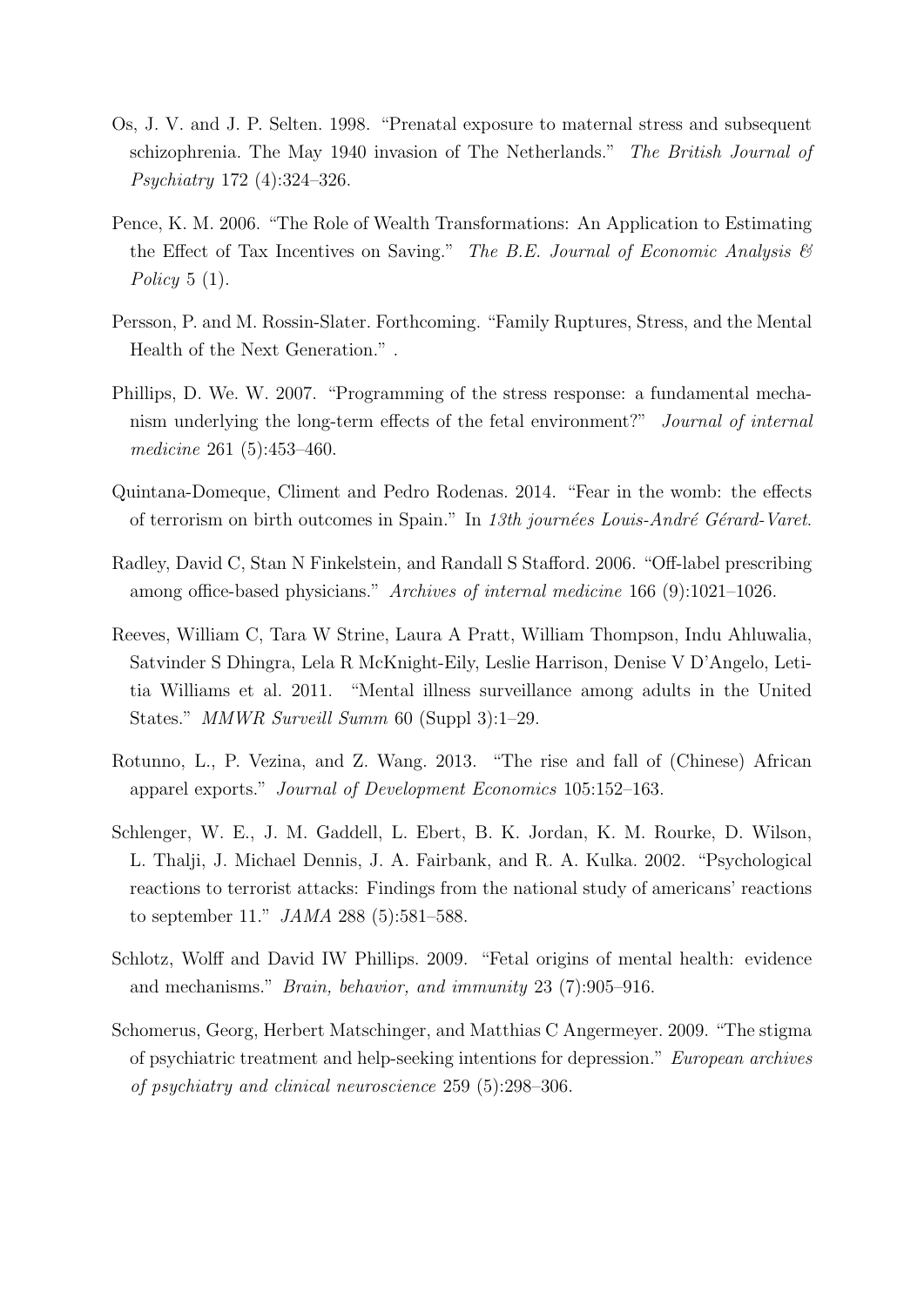- <span id="page-22-1"></span>Shoaf, K., C. Sauter, L. B. Bourque, C. Giangreco, and B. Weiss. 2004. "Suicides in Los Angeles County in Relation to the Northridge Earthquake." Prehospital and Disaster Medicine 19 (04):307–310.
- <span id="page-22-5"></span>Simeonova, Emilia. 2011. "Out of sight, out of mind? Natural disasters and pregnancy outcomes in the USA." CESifo Economic Studies 57 (3):403–431.
- <span id="page-22-6"></span>Singleton, N., R. Bumpstead, M. O'Brien, A. Lee, and H. Meltzer. 2003. "Psychiatric morbidity among adults living in private households, 2000." International Review of Psychiatry 15 (1-2):65–73.
- <span id="page-22-7"></span>Torche, Florencia. 2011. "The effect of maternal stress on birth outcomes: exploiting a natural experiment." Demography 48 (4):1473–1491.
- <span id="page-22-2"></span>Watson, J. B., S. A. Mednick, M. Huttunen, and X. Wang. 1999. "Prenatal teratogens and the development of adult mental illness." Development and psychopathology 11 (03):457–466.
- <span id="page-22-0"></span>WHO. 2012. "Risk to Mental Health: An Overview of vulnerabilities and risk factors." WHO Discussion Paper .
- <span id="page-22-3"></span>Wittich, C. M., C. M. Burkle, and William L Lanier. 2012. "Ten Common Questions (and Their Answers) About Off-label Drug Use." Mayo Clinic Proceedings 87 (10):982–990.
- <span id="page-22-4"></span>Zdanys, Kristina and Rajesh R Tampi. 2008. "A systematic review of off-label uses of memantine for psychiatric disorders." Progress in Neuro-Psychopharmacology and Biological Psychiatry 32 (6):1362–1374.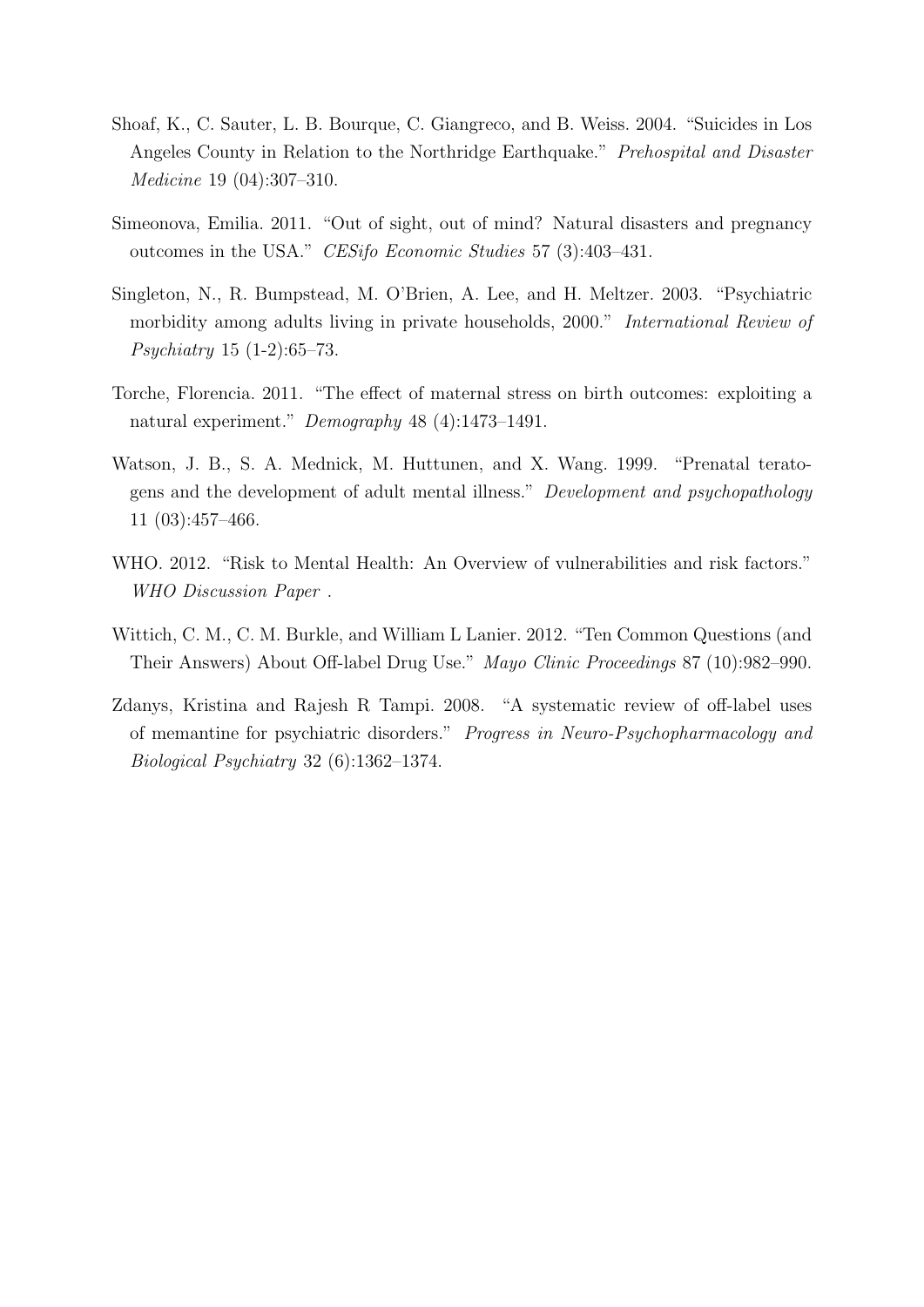<span id="page-23-0"></span>

Figure 1: Death Tolls from Typhoons by Year-Month, 1958-1970

Notes: Data Source: The Typhoon Database of the Central Weather Bureau and the 2013 Annual Disaster Report from the National Fire Agency. Each point represents the number of deaths caused by a given typhoon at the national level. Solid circles indicate typhoons that made landfall and caused more than 50 deaths. Hollow circles show the typhoons that did not make landfall and caused more than 50 deaths. Pluses refer to the typhoons that caused fewer than 50 deaths. When there are multiple typhoons in a given year-month, only the typhoon that caused the most deaths is presented in this figure. In the main analysis, a severe typhoon is defined as one causing more than 50 deaths. Y-axis represents the deaths toll for a given typhoon. X-axis indicates year and month.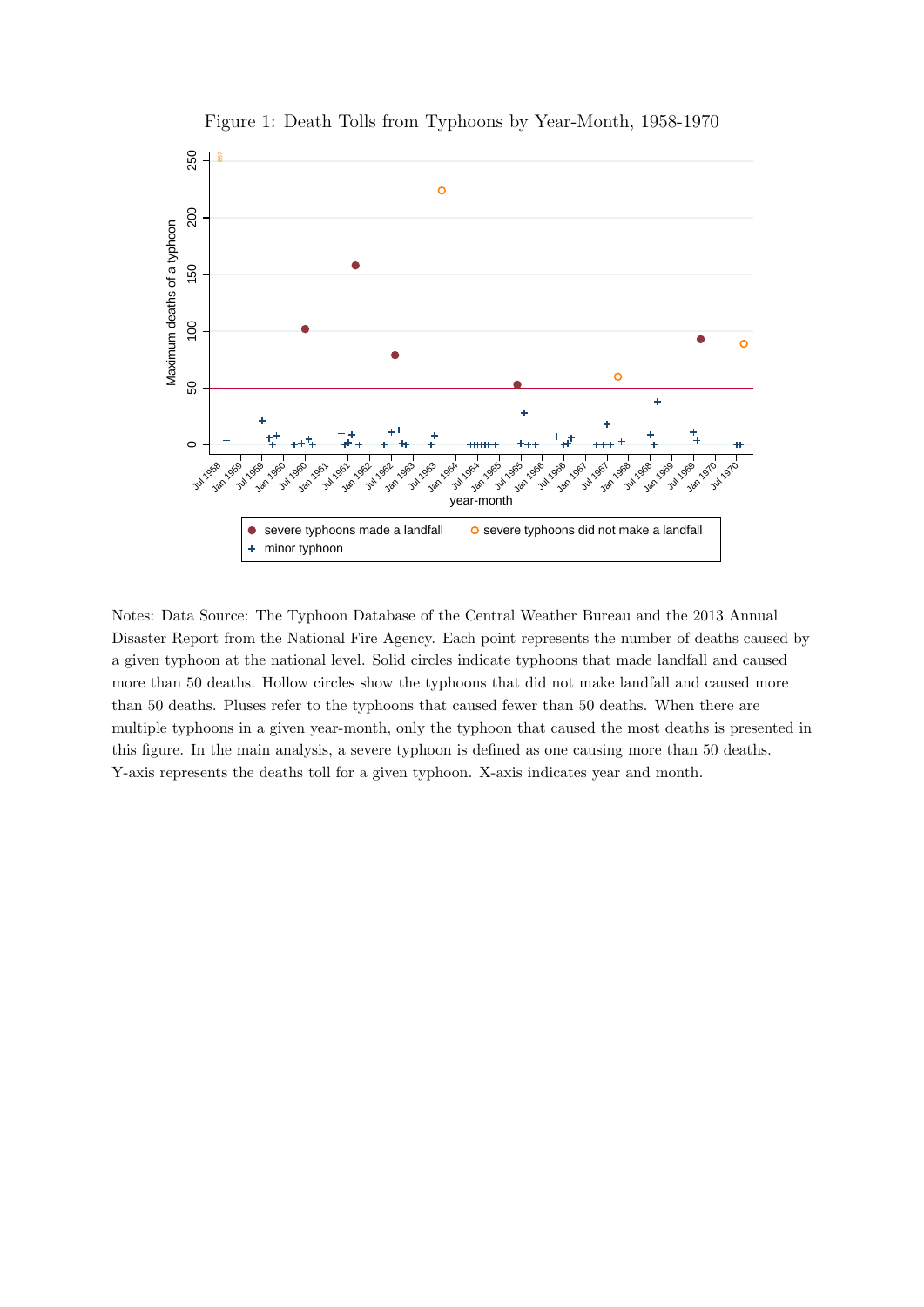<span id="page-24-0"></span>



Notes: Data source: 5% Health Insurance Claim Records, 1998-2002. Mental illness is measured as ever been diagnosed with mental disorders based on ICD-9 codes (physician diagnosis). Likelihood of mental illness is aggregated to year-month of birth and in utero exposure to severe typhoons status. Severe typhoon is defined as a typhoon that caused 50 deaths. Each point represents a given birth cohort (at the year-month level) and its exposure to severe typhoon. The dotted lines show when severe typhoons made landfall. Solid circles refer to the cohorts that had fetal exposure to severe typhoons in landfall county. Triangles show the cohorts that had fetal exposure to severe typhoons in non-landfall county. Hollow circles indicate the cohorts that had fetal exposure to severe typhoons that did not make landfall. Pluses show the cohorts that had no fetal exposure to severe typhoons. Y-axis represents the share of mental illness for a given birth cohort. X-axis indicates year-month of birth.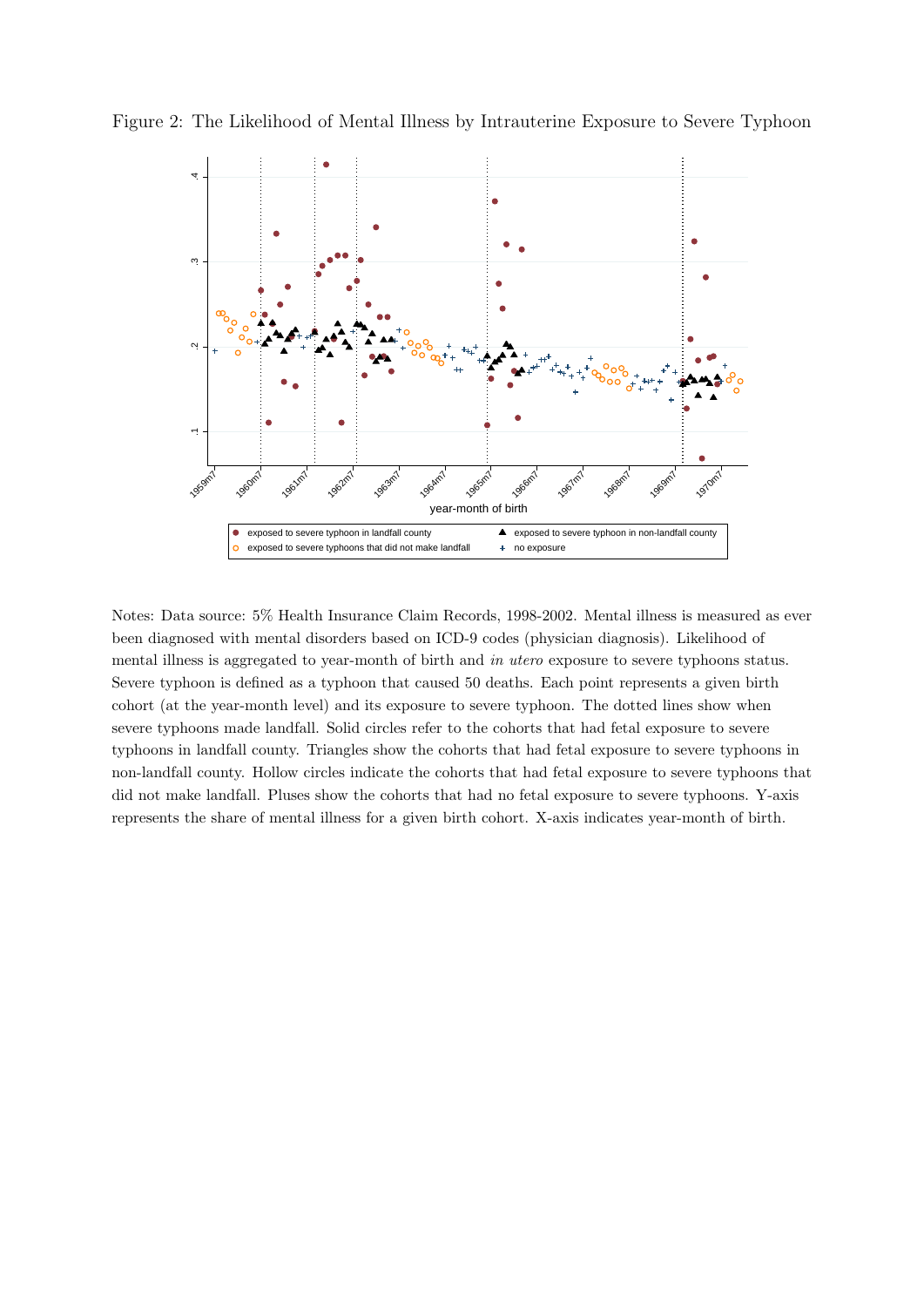<span id="page-25-0"></span>Figure 3: Histograms of Psychiatric-Related Outpatient Health Care Expenditures (in 2011 USD)



Notes: Data source: 5% Health Insurance Claim Records, 1998-2002. The histograms on the left and right display, respectively, psychiatric-related expenditures before and after applying inverse hyperbolic sine transformation method  $(log(y + (y^2 + 1)^{0.5}))$ . Expenditures are inflation-adjusted and in 2011 USD. Y-axis represents the frequency of a given amount of expenditures. X-axis indicates total psychiatric-related outpatient expenditures over the five years.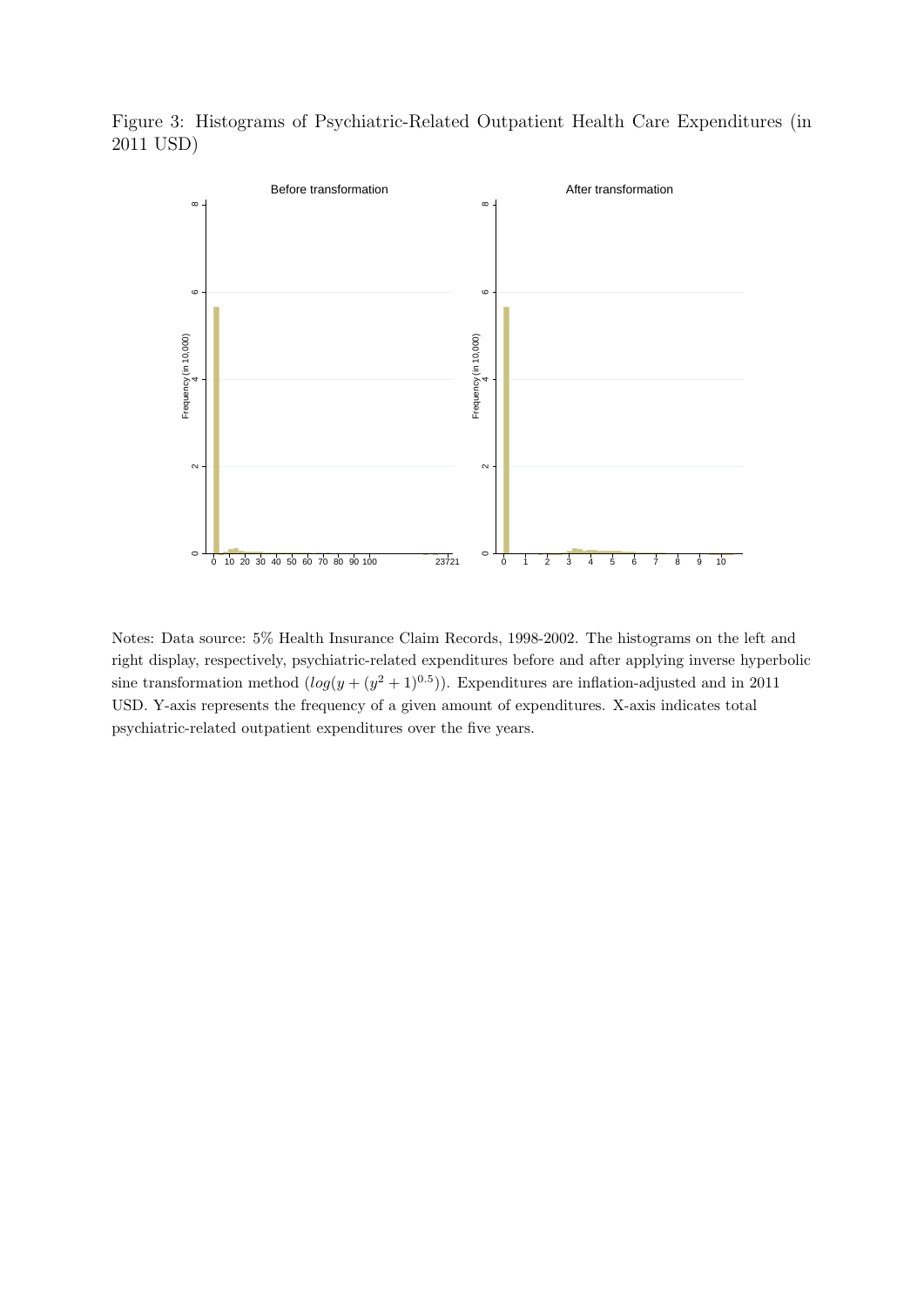<span id="page-26-0"></span>



Notes: We assigned placebo treatment (prenatal exposure to severe typhoons) in randomly selected year-month and county drawn without replacement. The histogram displays the coefficient estimates of an interaction term between in utero exposure to severe typhoon and landfall county from 1,000 permutations. The vertical line shows the estimates of the actual prenatal exposure. Exposure to severe typhoons is a dummy variable, which equals 1 if one was in utero during a severe typhoon. Severe typhoon is defined as a typhoon that caused 50 deaths. Landfall county equals to 1 if one resides in the landfall county for the given typhoon. Omitted group is individuals who were not exposed to a severe typhoon while in utero. The results show that 4 out of 1,000 permutation estimates are greater than that of actual treatment.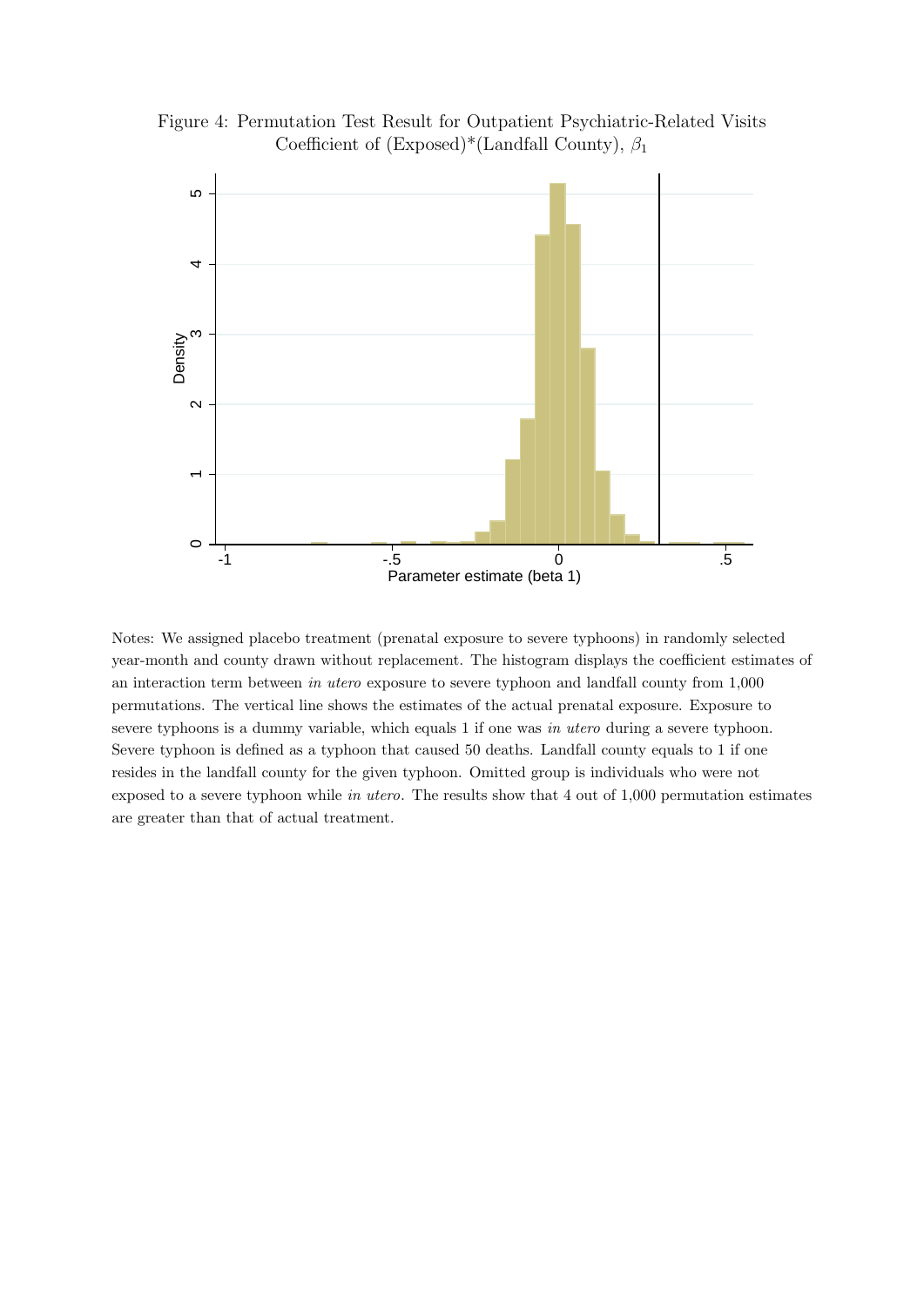Figure 5: Impacts of Exposure to Severe Typhoon by Birth Cohort Coefficient of (Exposed)\*(Landfall County),  $\beta_{1x}$ 

<span id="page-27-0"></span>

Notes: Sample comprises female individuals who were born between 1964 and 1970. Regression estimates of Equation [3](#page-10-0) from linear probability models are plotted. The dots, crosses, and bars correspond to the coefficient estimates with 95% confidence intervals. The estimate illustrates the difference in outcome variables between those individuals who were exposed to severe typhoons at age x relative to individuals who were not exposed to severe typhoons at age x. The dot represents the differences in outcomes between individuals who were exposed to severe typhoons and individuals who were not exposed to severe typhoons within one year before birth, which covers the in utero period. Omitted group is individuals who did not have severe typhoon exposure between two years before and three years after birth. The covariates include year of birth fixed effects, month of birth fixed effects, county fixed effects, county-specific cohort trends, and a set of interaction terms between non-landfall county and exposure at age x to severe typhoon (see Equation [3\)](#page-10-0). Exposure to severe typhoons is a dummy variable, which equals 1 if one was at age x during a severe typhoon. Severe typhoon is defined as a typhoon that caused 50 deaths or more. Landfall county equals 1 if one resides in the landfall county for the given typhoon. X-axis measures age at exposure.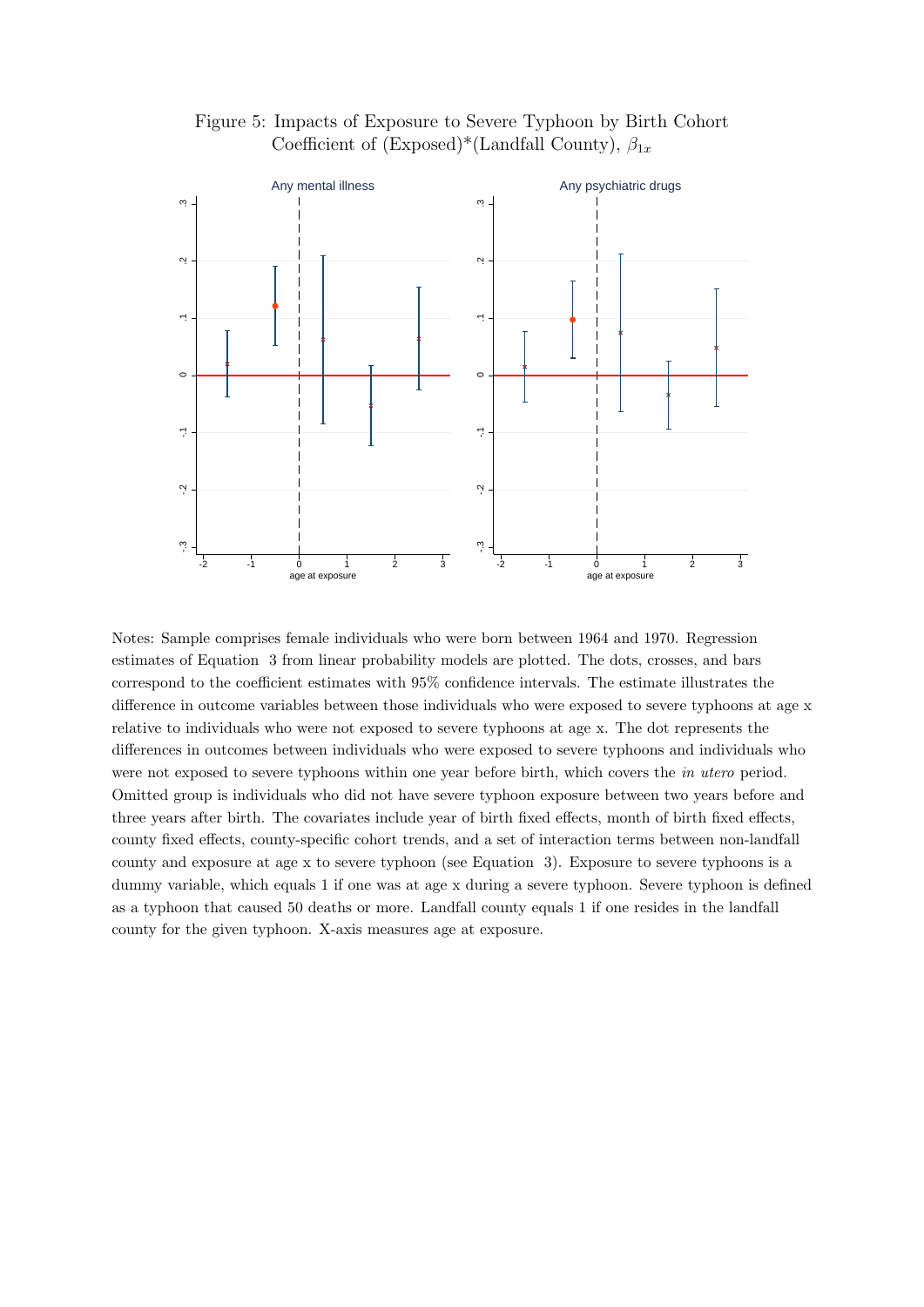<span id="page-28-0"></span>

|                                                                                                                                                                      |                    | W/in-utero exposure   |                        |                      |                                                                 |                   |
|----------------------------------------------------------------------------------------------------------------------------------------------------------------------|--------------------|-----------------------|------------------------|----------------------|-----------------------------------------------------------------|-------------------|
|                                                                                                                                                                      | $\overline{AB}$    | Landfall county       | Non-landfall<br>county | exposure             | $H_0: (2)=(4)$ $H_0: (3)=(4)$<br>$W/\sigma$ in utero P-value of | P-value of        |
|                                                                                                                                                                      |                    | $\widehat{\omega}$    | ⊙                      | $\widehat{t}$        | <u>රි</u>                                                       | $\widehat{\circ}$ |
| Individual characteristics                                                                                                                                           |                    |                       |                        |                      |                                                                 |                   |
| Age                                                                                                                                                                  | 37.5               | 38.0                  | 38.0                   | 37.1                 | 0.00                                                            | 0.00              |
|                                                                                                                                                                      |                    |                       | (3.55)                 |                      |                                                                 |                   |
| Male                                                                                                                                                                 | $(3.42)$<br>0.50   | $\frac{(3.17)}{0.51}$ | 0.50                   | $\binom{3.23}{0.50}$ | 0.63                                                            | 0.02              |
|                                                                                                                                                                      | (0.50)             | (0.50)                | (0.50)                 | (0.50)               |                                                                 |                   |
| <b>Health Outcomes</b>                                                                                                                                               |                    |                       |                        |                      |                                                                 |                   |
| Ever had any mental disorders                                                                                                                                        | 0.20               | 0.25                  | 0.21                   | 0.20                 | 0.00                                                            | 0.00              |
|                                                                                                                                                                      |                    |                       |                        |                      |                                                                 |                   |
| Ever been prescribed psychiatric drugs                                                                                                                               | $(0.40)$<br>$0.16$ | $(0.43)$<br>$0.21$    | $(0.41)$<br>0.17       | $(0.40)$<br>0.16     | 0.00                                                            | 0.00              |
|                                                                                                                                                                      | $(0.37)$<br>0.007  |                       | (0.38)                 | (0.36)               |                                                                 |                   |
| Ever been hospitalized in psychiatry                                                                                                                                 |                    | $(0.40)$<br>$0.016$   | 0.006                  | $0.007\,$            | 0.02                                                            | 0.09              |
|                                                                                                                                                                      | (0.082)            | (0.13)                | (0.078)                | (0.084)              |                                                                 |                   |
| d outpatient visits<br>Number of psychiatric-relate                                                                                                                  | 1.58               | 2.66                  | 1.56                   | 1.58                 | 0.00                                                            | 0.77              |
|                                                                                                                                                                      | (8.29)             | (11.6)                | (7.64)                 | (8.78)               |                                                                 |                   |
| Total psychiatric-related outpatient expenditures                                                                                                                    | 61.3               | 115.9                 | 58.8                   | 62.1                 | 0.01                                                            | 0.35              |
|                                                                                                                                                                      | (460.1)            | (679.5)               | (431.7)                | (478.5)              |                                                                 |                   |
|                                                                                                                                                                      | 69,549             | 1,056                 | 34,047                 | 34,446               |                                                                 |                   |
| Notes: Data source: 5% Health Insurance Claim Records, 1998–2002. Unit of observation is individual. Analytical sample includes individuals who were born between    |                    |                       |                        |                      |                                                                 |                   |
| 1959 and 1970 and currently reside in rural townships (shiang). Individual characteristics are observed in 2002, and health outcomes are aggregated across 1998-2002 |                    |                       |                        |                      |                                                                 |                   |
| based on claim records. Standard deviations are reported in parentheses.                                                                                             |                    |                       |                        |                      |                                                                 |                   |

Table 1: Descriptive Statistics. Health Insurance Claim Records 1998-2002 Table 1: Descriptive Statistics, Health Insurance Claim Records 1998-2002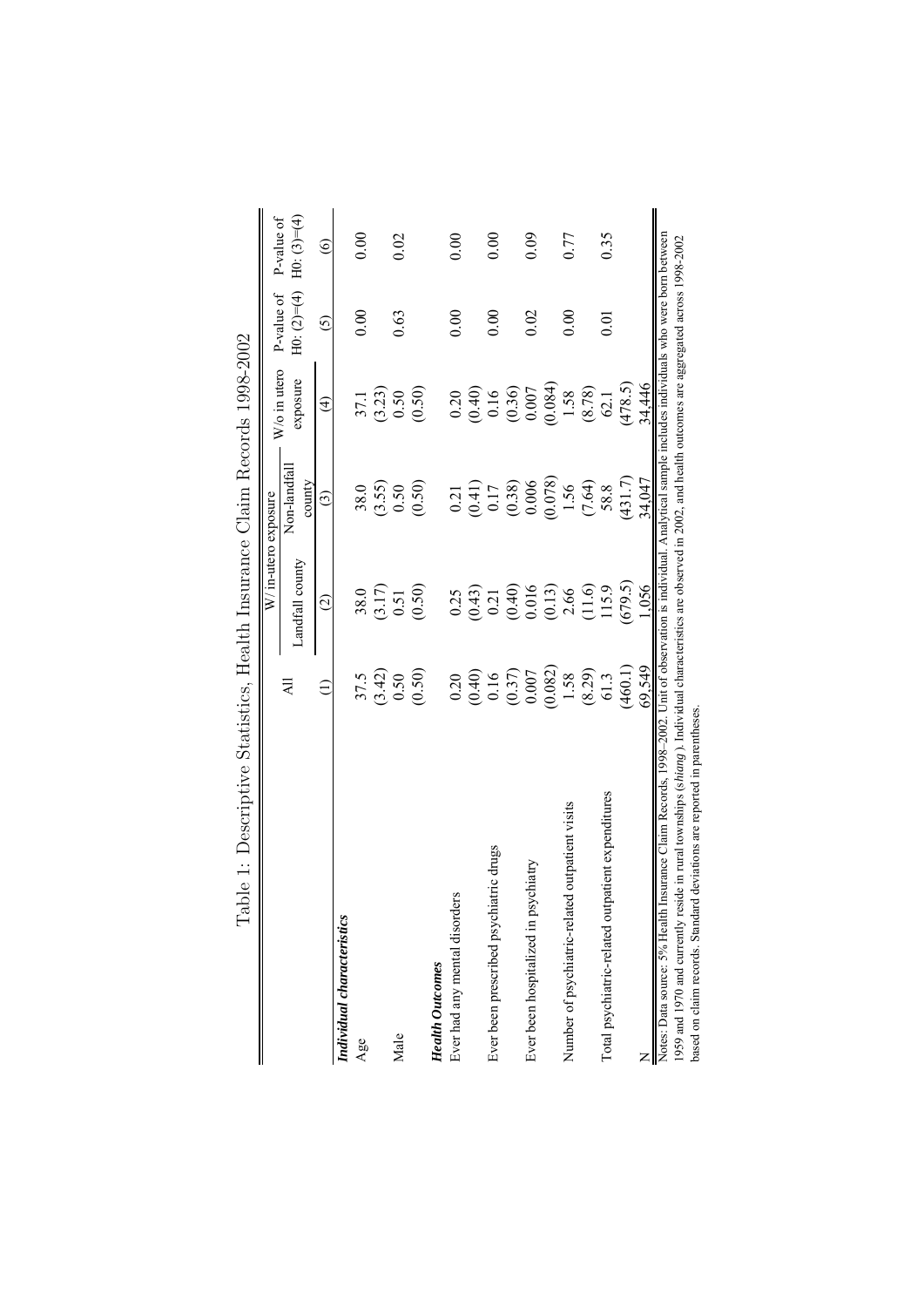| Tapie 2: The Stripped Property of Alexander Development of Alexander Charles Charles and Alexander Charles Cha                                                                                                                                                                                              |                          |                                         |                   |                |
|-------------------------------------------------------------------------------------------------------------------------------------------------------------------------------------------------------------------------------------------------------------------------------------------------------------|--------------------------|-----------------------------------------|-------------------|----------------|
|                                                                                                                                                                                                                                                                                                             |                          | Panel A: Ever been diagnosed with:      |                   |                |
|                                                                                                                                                                                                                                                                                                             | Any mental<br>disorders  | Anxiety and<br>personality<br>disorders | disorders<br>Mood | Schizophrenia  |
|                                                                                                                                                                                                                                                                                                             | $\widehat{\Xi}$          | $\widehat{\circ}$                       | $\widehat{c}$     | $\widehat{E}$  |
| (exposed to severe typhoon)                                                                                                                                                                                                                                                                                 | $0.024***$               | $0.019**$                               | $0.017***$        | $0.004***$     |
| *(landfall county), <sup>[31]</sup>                                                                                                                                                                                                                                                                         | (0.009)                  | (0.008)                                 | (0.006)           | (0.001)        |
| (exposed to severe typhoon)                                                                                                                                                                                                                                                                                 | 0.005                    | $0.005*$                                | $0.004**$         | $-0.001*$      |
| *(non-landfall county), $\beta$ 2                                                                                                                                                                                                                                                                           | (0.004)                  | (0.003)                                 | (0.002)           | (0.001)        |
| Mean (Dependent variable)                                                                                                                                                                                                                                                                                   | 0.200                    | 0.150                                   | 0.040             | 0.010          |
| P-value of H0: $\beta$ 1= $\beta$ 2                                                                                                                                                                                                                                                                         | 0.030                    | 0.069                                   | 0.026             | 0.001          |
|                                                                                                                                                                                                                                                                                                             |                          | Panel B: Ever been prescribed:          |                   |                |
|                                                                                                                                                                                                                                                                                                             | psychiatric drugs<br>Any | Antidepressants                         | Anxiolytics       | Antipsychotics |
| (exposed to severe typhoon)                                                                                                                                                                                                                                                                                 | $0.018*$                 | $0.026***$                              | 0.013             | 0.004          |
| *(landfall county), <sup>[3]</sup>                                                                                                                                                                                                                                                                          | (0.010)                  | (0.009)                                 | (0.011)           | (0.008)        |
| (exposed to severe typhoon)                                                                                                                                                                                                                                                                                 | $0.008**$                | $0.004**$                               | $0.006*$          | $-0.002$       |
| *(non-landfall county), $\beta$ 2                                                                                                                                                                                                                                                                           | (0.004)                  | (0.002)                                 | (0.004)           | (0.001)        |
| Mean (Dependent variable)                                                                                                                                                                                                                                                                                   | 0.160                    | 0.050                                   | 0.150             | 0.040          |
| P-value of $H0: \beta 1 = \beta 2$                                                                                                                                                                                                                                                                          | 0.348                    | 0.020                                   | 0.597             | 0.423          |
| Models also control for an indicator for male, year of birth FE, month of birth FE, county FE, and county-specific cohort trends. Exposure to severe<br>Notes: Sample is as described in Table 1. N=69,549. This table presents the results of estimating specification (1) from linear probability models. |                          |                                         |                   |                |
| typhoons is a dummy variable, which equals 1 if one was in utero during a severe typhoon. Severe typhoon is defined as a typhoon that caused 50                                                                                                                                                             |                          |                                         |                   |                |
| deaths. Landfall county equals 1 if one resides in the landfall county for the given typhoon. Non-landfall county is a dummy variable indicating                                                                                                                                                            |                          |                                         |                   |                |
| whether individual resides in the non-landfall county for a given typhoon. Omitted group is individuals who were not exposed to severe typhoons<br>while in utero. Standard errors are clustered at the county level. *** $p<0.01$ , ** $p<0.05$ , * $p<0.1$                                                |                          |                                         |                   |                |
|                                                                                                                                                                                                                                                                                                             |                          |                                         |                   |                |

<span id="page-29-0"></span>Tahle 2: Impact of Intrantering Exposure to Severe Typhom on Mental Health Table 2: Impact of Intrauterine Exposure to Severe Typhoon on Mental Health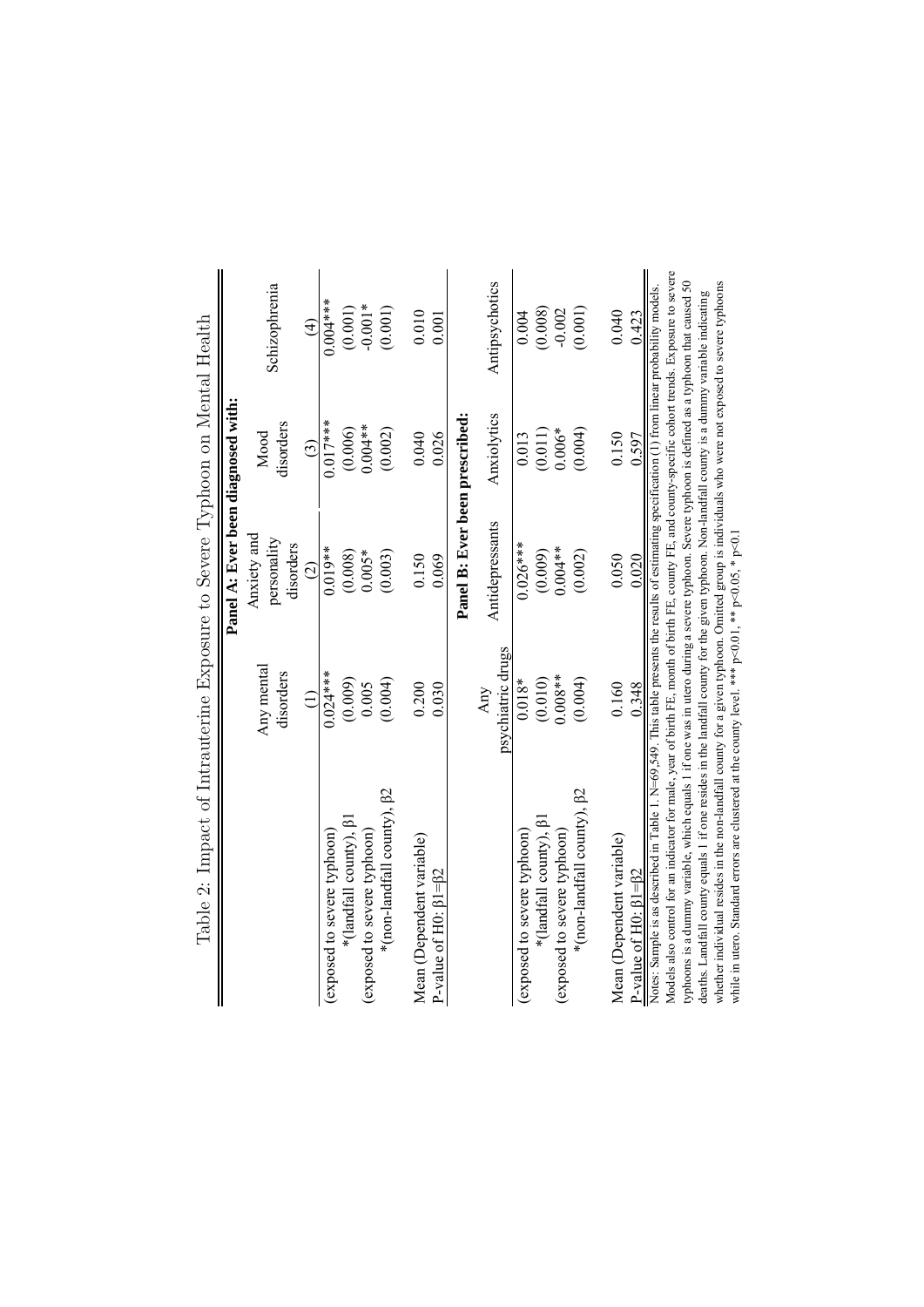| TGS A THE CONSTRUCT TO THE PROTECT CHARGES OF THE CONSTRUCTED AND THE CONSTRUCTED OVER THE CONSTRUCTION OF THE CONSTRUCTION OF THE CONSTRUCTION OF THE CONSTRUCTION OF THE CONSTRUCTION OF THE CONSTRUCTION OF THE CONSTRUCTIO                                  |               |                                                 |                                                                                                                                         |                                                      |                                                   |                              |
|-----------------------------------------------------------------------------------------------------------------------------------------------------------------------------------------------------------------------------------------------------------------|---------------|-------------------------------------------------|-----------------------------------------------------------------------------------------------------------------------------------------|------------------------------------------------------|---------------------------------------------------|------------------------------|
|                                                                                                                                                                                                                                                                 |               | Number of Psychiatric-<br><b>Related Visits</b> |                                                                                                                                         | Total Outpatient Psychiatric-<br>Related Expenditure | Out of Pocket Psychiatric-<br>Related Expenditure |                              |
|                                                                                                                                                                                                                                                                 | Poisson       | Negative<br>Binomia                             | hyperbolic sine<br>transformation<br>Inverse                                                                                            | transformation<br>$Log(y+1)$                         | hyperbolic sine<br>transformation<br>Inverse      | transformation<br>$Log(y+1)$ |
|                                                                                                                                                                                                                                                                 | $\widehat{=}$ | $\widehat{c}$                                   | $\widehat{c}$                                                                                                                           | $\widehat{d}$                                        | $\odot$                                           | $\odot$                      |
| (exposed to severe typhoon)                                                                                                                                                                                                                                     | $0.301***$    | $0.303**$                                       | $0.123***$                                                                                                                              | $0.109***$                                           | $0.077**$                                         | $0.068**$                    |
| *(landfall county), <sup>[31</sup>                                                                                                                                                                                                                              | (0.101)       | (0.128)                                         | (0.040)                                                                                                                                 | (0.034)                                              | (0.034)                                           | (0.030)                      |
| (exposed to severe typhoon)                                                                                                                                                                                                                                     | $-0.059$      | $-0.059$                                        | 0.023                                                                                                                                   | 0.020                                                | 0.017                                             | 0.014                        |
| *(non-landfall county), $\beta$ 2                                                                                                                                                                                                                               | (0.045)       | (0.044)                                         | (0.016)                                                                                                                                 | (0.014)                                              | (0.011)                                           | (0.010)                      |
| Mean (Dependent variable)                                                                                                                                                                                                                                       | 1.58          | 1.58                                            | 61.3                                                                                                                                    | 61.3                                                 | $\frac{4}{9}$                                     | $\frac{4}{9}$                |
| Notes: Sample is as described in Table 1. N=69,549. Column 1 use Poisson specification, column 2 uses negative binomial FE models, columns 3 to 6 use ordinary least square model                                                                               |               |                                                 |                                                                                                                                         |                                                      |                                                   |                              |
| Expenditures are inflation-adjusted and in 2011 USD. Columns 3 and 5 apply inverse hyperbolic sine transformation to dependent variables (log(y+t)(y <sup>4</sup> +1) <sup>02</sup> )). Columns 4 and 6 apply<br>conventional log transformation to dependent v |               |                                                 | variables (log(y+1)). We also control for an indicator for male, year of birth FE and month of birth FE, county FE, and county-specific |                                                      |                                                   |                              |
| cohort trends. Exposure to severe typhoons is a dummy variable, which equals 1 if one was in utero during a severe typhoon. Severe typhoon is defined as a typhoon that caused 50 or                                                                            |               |                                                 |                                                                                                                                         |                                                      |                                                   |                              |
| more deaths. Landfall county equals 1 if one resides in the landfall county for the given typhoon. Non-landfall county is a dummy variable indicating whether individual resides in the                                                                         |               |                                                 |                                                                                                                                         |                                                      |                                                   |                              |
| non-landfall county for a given typhoon. Omitted group is individuals who were not exposed to severe typhoons while in utero. Standard errors are clustered at the county level. ***                                                                            |               |                                                 |                                                                                                                                         |                                                      |                                                   |                              |

p<0.01, \*\* p<0.05, \* p<0.1

p<0.01, \*\* p<0.05, \* p<0.1

<span id="page-30-0"></span>Table 3: Impact of Intranterine Exposure to Severe Typhoon on Psychiatric-Related Health Care Utilization Table 3: Impact of Intrauterine Exposure to Severe Typhoon on Psychiatric-Related Health Care Utilization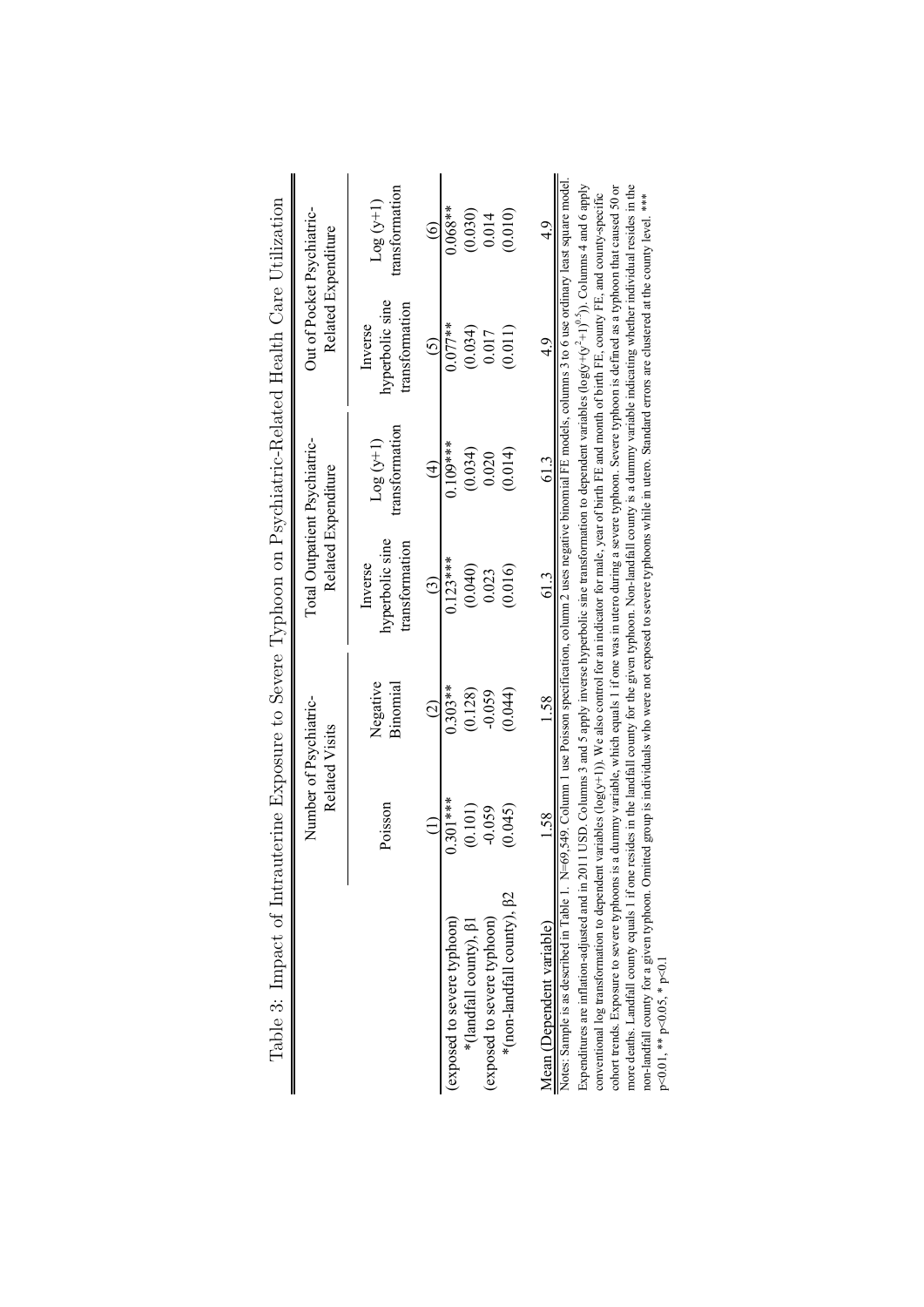|                                                                                                                                                                                                                                                                                                                                                                                                                                                                                                                                                                                                                                                                                                                                                                                                                                                                                                        |       | Male                                                  |       | Female                                              |
|--------------------------------------------------------------------------------------------------------------------------------------------------------------------------------------------------------------------------------------------------------------------------------------------------------------------------------------------------------------------------------------------------------------------------------------------------------------------------------------------------------------------------------------------------------------------------------------------------------------------------------------------------------------------------------------------------------------------------------------------------------------------------------------------------------------------------------------------------------------------------------------------------------|-------|-------------------------------------------------------|-------|-----------------------------------------------------|
|                                                                                                                                                                                                                                                                                                                                                                                                                                                                                                                                                                                                                                                                                                                                                                                                                                                                                                        | Mean  | $(exposed)*$ (landfall), $\beta$ 1<br>Coefficient for | Mean  | (exposed)* (landfall), $\beta$ 1<br>Coefficient for |
| Dependent Variable:                                                                                                                                                                                                                                                                                                                                                                                                                                                                                                                                                                                                                                                                                                                                                                                                                                                                                    |       | $\widehat{c}$                                         | ල     | €                                                   |
| Ever been diagnosed with any mental disorders                                                                                                                                                                                                                                                                                                                                                                                                                                                                                                                                                                                                                                                                                                                                                                                                                                                          | 0.162 | $-0.012$                                              | 0.247 | $0.063***$                                          |
|                                                                                                                                                                                                                                                                                                                                                                                                                                                                                                                                                                                                                                                                                                                                                                                                                                                                                                        |       | (0.019)                                               |       | (0.014)                                             |
| Ever been prescribed any psychiatric drugs                                                                                                                                                                                                                                                                                                                                                                                                                                                                                                                                                                                                                                                                                                                                                                                                                                                             | 0.127 | 0.004                                                 | 0.201 | $0.040***$                                          |
|                                                                                                                                                                                                                                                                                                                                                                                                                                                                                                                                                                                                                                                                                                                                                                                                                                                                                                        |       | (0.016)                                               |       | (0.008)                                             |
| Number of psychiatric visits                                                                                                                                                                                                                                                                                                                                                                                                                                                                                                                                                                                                                                                                                                                                                                                                                                                                           | 1.481 | 0.251                                                 | 1.685 | $0.364***$                                          |
|                                                                                                                                                                                                                                                                                                                                                                                                                                                                                                                                                                                                                                                                                                                                                                                                                                                                                                        |       | (0.288)                                               |       | (0.086)                                             |
| Psychiatric-related outpatient expenditures                                                                                                                                                                                                                                                                                                                                                                                                                                                                                                                                                                                                                                                                                                                                                                                                                                                            | 62.71 | $-0.059$                                              | 59.82 | $0.332***$                                          |
|                                                                                                                                                                                                                                                                                                                                                                                                                                                                                                                                                                                                                                                                                                                                                                                                                                                                                                        |       | (0.098)                                               |       | (0.082)                                             |
|                                                                                                                                                                                                                                                                                                                                                                                                                                                                                                                                                                                                                                                                                                                                                                                                                                                                                                        |       | 34.811                                                |       | 34,738                                              |
| psychiatric-related outpatient expenditures. Models also control for year of birth FE, month of birth FE, county FE, county-specific cohort trends, and a set of<br>interaction terms between non-landfall county and in utero exposure to severe typhoon (same as Table 2). Exposure to severe typhoons is a dummy variable,<br>which equals 1 if one was in utero during a severe typhoon. Severe typhoon is defined as a typhoon that caused 50 or more deaths. Landfall county equals 1<br>if one resides in the landfall county for the given typhoon. Omitted group is individuals who were not exposed to severe typhoons while in utero. Standard<br>Notes: Sample is as described in Table 1. Expenditures are inflation-adjusted, and in 2011 USD. Inverse hyperbolic sine stransformation is applied to<br>errors are clustered at the county level. *** $p<0.01$ , ** $p<0.05$ , * $p<0.1$ |       |                                                       |       |                                                     |
|                                                                                                                                                                                                                                                                                                                                                                                                                                                                                                                                                                                                                                                                                                                                                                                                                                                                                                        |       |                                                       |       |                                                     |

<span id="page-31-0"></span>Table 4: Impact of Intrauterine Exposure to Severe Typhoon on Mental Illness by Gender Table 4: Impact of Intrauterine Exposure to Severe Typhoon on Mental Illness by Gender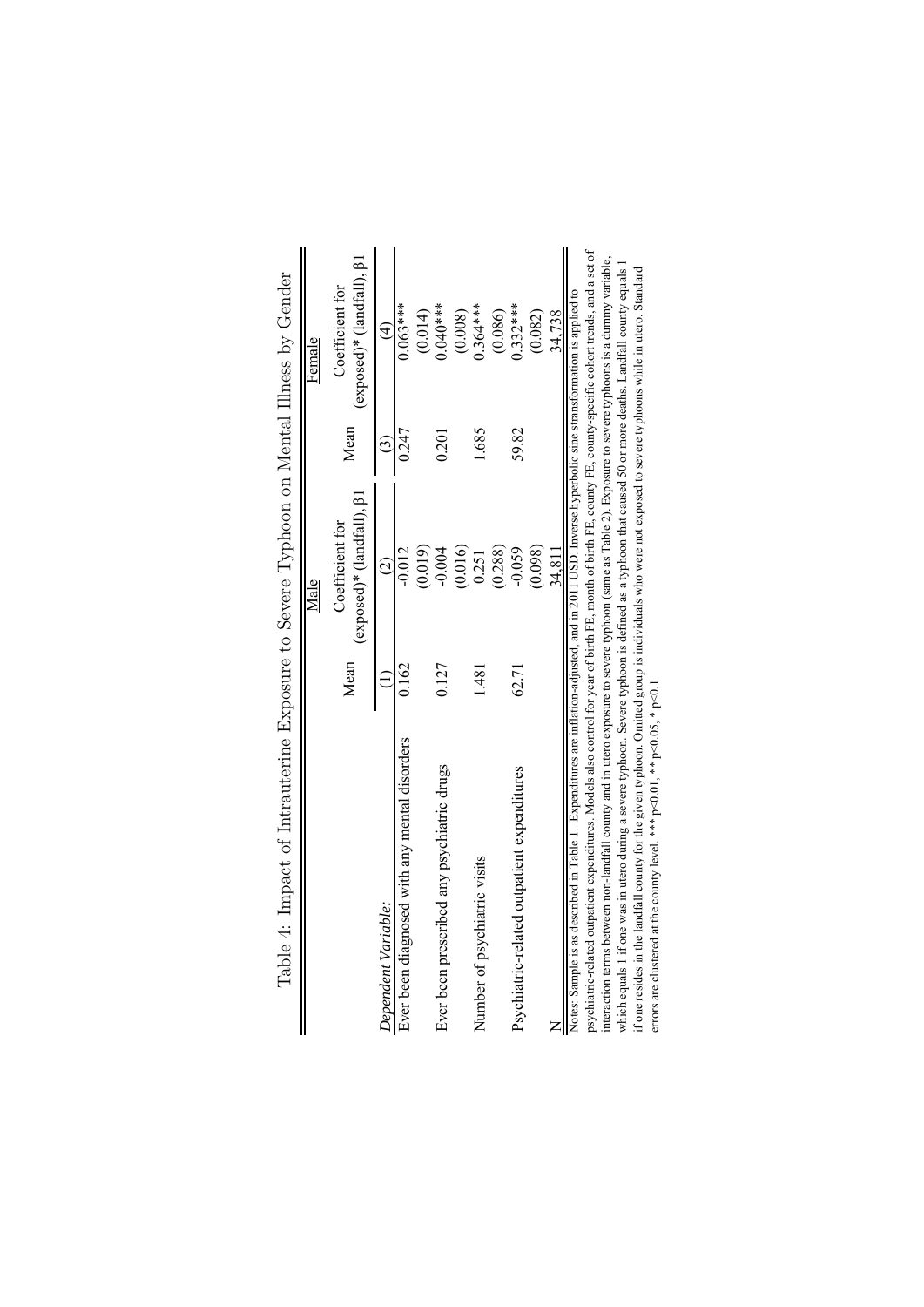| Top of the control control control control control control of the control of the control of the control of the control of the control of the control of the control of the control of the control of the control of the contro |                                                                                |           |            |                |                |
|--------------------------------------------------------------------------------------------------------------------------------------------------------------------------------------------------------------------------------|--------------------------------------------------------------------------------|-----------|------------|----------------|----------------|
|                                                                                                                                                                                                                                | Dependent Variable: Ever been diagnosed with any mental disorders, female only |           |            |                |                |
|                                                                                                                                                                                                                                | Basline                                                                        | Deaths>20 | Deaths>70  | Collapsed      | Collapsed      |
|                                                                                                                                                                                                                                | Specification                                                                  |           |            | buildings>2000 | buildings>4000 |
|                                                                                                                                                                                                                                |                                                                                |           |            | $\overline{4}$ |                |
| (exposed to severe typhoon)                                                                                                                                                                                                    | $0.063***$                                                                     | $0.043**$ | $0.046***$ | $0.052***$     | $0.059***$     |
| *(landfall county), <sup>[31]</sup>                                                                                                                                                                                            | (0.014)                                                                        | (0.019)   | (0.011)    | (0.017)        | (0.017)        |
| (exposed to severe typhoon)                                                                                                                                                                                                    | 0.004                                                                          | 0.005     | 0.000      | 0.003          | 0.003          |
| *(non-landfall county), <sup>[2]</sup>                                                                                                                                                                                         | (0.005)                                                                        | (0.005)   | (0.009)    | (0.005)        | (0.005)        |
|                                                                                                                                                                                                                                |                                                                                |           |            |                |                |
| Number of severe typhoons                                                                                                                                                                                                      |                                                                                |           |            |                |                |
| Notes: Sample is as described in Table 1, but female only. N=34738. This table presents the estimation restults from linear probability models. Dependent                                                                      |                                                                                |           |            |                |                |
| Variable is ever been diagnosed with any mental disorders. Models also control for year of birth FE, month of birth FE, county FE, and county-specific cohort                                                                  |                                                                                |           |            |                |                |
| trends. Exposure to severe typhoons is a dummy variable, which equals 1 if one was in utero during a severe typhoon. Baseline definition of severe typhoon                                                                     |                                                                                |           |            |                |                |
| indicates a typhoon that caused 50 or more deaths. This table use alternative measures including 20 and 70 deaths, and 2,000 and 4,000 collapsed buildings.                                                                    |                                                                                |           |            |                |                |
| Landfall county equals 1 if one resides in the landfall county for the given typhoon. Non-landfall county is a dummy variable indicating whether individual                                                                    |                                                                                |           |            |                |                |

<span id="page-32-0"></span>

| ł                                  |
|------------------------------------|
| $\frac{1}{1}$                      |
| I                                  |
|                                    |
| j                                  |
| i<br>Continued in the continued in |
| j                                  |
| $\overline{\phantom{a}}$           |
|                                    |
| )<br>                              |
| ׅ֘<br>ו<br>י                       |
|                                    |
| $\frac{1}{1}$                      |
|                                    |
| ĺ                                  |
|                                    |
|                                    |
|                                    |
|                                    |
| ׇ֚֘                                |
|                                    |
| ֕                                  |
|                                    |
|                                    |
| l                                  |
|                                    |
|                                    |
|                                    |
| )<br>}<br>}                        |
|                                    |
|                                    |
| į                                  |
| $\frac{1}{2}$                      |
|                                    |
|                                    |
|                                    |
| ׇ֚֓֡                               |
|                                    |
|                                    |
|                                    |
|                                    |
| .<br> <br>                         |
| I                                  |
|                                    |

Variable is ever been diagnosed with any mental disorders. Models also control for year of birth FE, month of birth FE, county FE, and county-specific cohort Landrau county equas 1 ir one resdes in the landrau county for the given typhoon. Non-landrau county is a dummy variable moticality eventer individual<br>resides in the non-landfall county for a given typhoon. Omitted group i resides in the non-landfall county for a given typhoon. Omitted group is individuals who were not exposed to severe typhoons while in utero. Standard errors trends. Exposure to severe typhoons is a dummy variable, which equals 1 if one was in utero during a severe typhoon. Baseline definition of severe typhoon indicates a typhoon that caused 50 or more deaths. This table use alternative measures including 20 and 70 deaths, and 2,000 and 4,000 collapsed buildings. Landfall county equals 1 if one resides in the landfall county for the given typhoon. Non-landfall county is a dummy variable indicating whether individual Notes: Sample is as described in Table 1, but female only. N=34738. This table presents the estimation restults from linear probability models. Dependent are clustered at the the county level. \*\*\*  $p<0.01$ , \*\*  $p<0.05$ , \*  $p<0.1$ ∑∥z ≍  $\mathbf{r}$  $\mathbb{Z}$ ..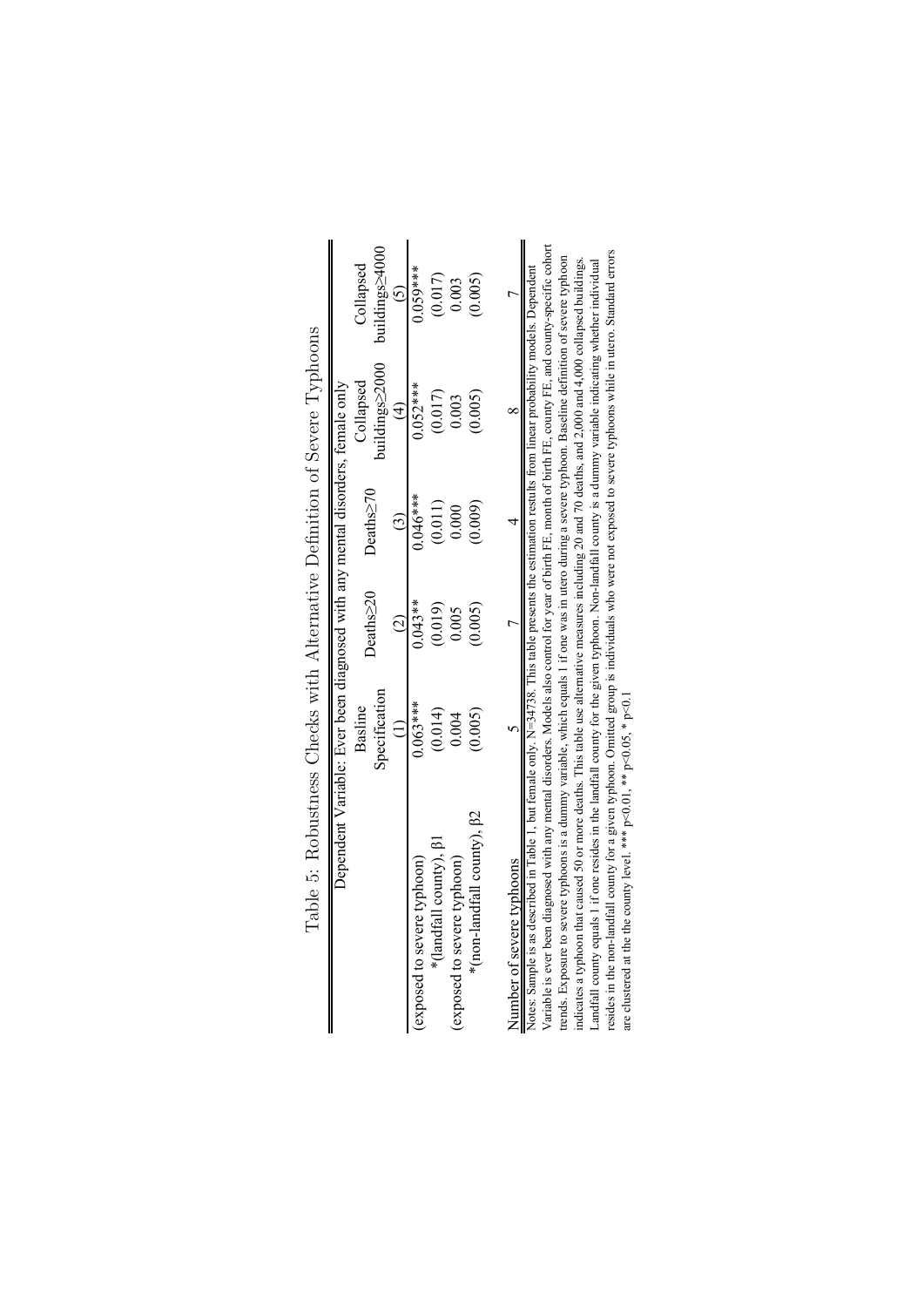<span id="page-33-0"></span>

|                                                                                                                                                                                                                                                                                                                                                |                           |                                           |                                   | Ever been diagnosed with any mental disorders<br>Dependent Variable: |                                                             |                                         |
|------------------------------------------------------------------------------------------------------------------------------------------------------------------------------------------------------------------------------------------------------------------------------------------------------------------------------------------------|---------------------------|-------------------------------------------|-----------------------------------|----------------------------------------------------------------------|-------------------------------------------------------------|-----------------------------------------|
|                                                                                                                                                                                                                                                                                                                                                | specification<br>Baseline | central regions<br>Excluding<br>north and | of birth $>=$ 1966 to no-landfall | severe typhoons<br>Excluding year cohorts exposed<br>Excluding       | counties with<br>rate $\geq$ =20%<br>Excluding<br>migration | region-year of<br>Including<br>birth FE |
|                                                                                                                                                                                                                                                                                                                                                |                           | $\widehat{\mathcal{Q}}$                   | $\widehat{c}$                     | $\oplus$                                                             | $\tilde{c}$                                                 | $\widehat{\circ}$                       |
| (exposed to severe typhoon)                                                                                                                                                                                                                                                                                                                    | $0.063***$                | $0.061***$                                | $0.105***$                        | $0.062***$                                                           | $0.050**$                                                   | $0.061***$                              |
| *(landfall county), $\beta$ 1                                                                                                                                                                                                                                                                                                                  | (0.014)                   | (0.019)                                   | (0.033)                           | (0.017)                                                              | (0.023)                                                     | (0.020)                                 |
| (exposed to severe typhoon)                                                                                                                                                                                                                                                                                                                    | 0.004                     | $-0.007$                                  | 0.001                             | 0.008                                                                | 0.011                                                       | 0.004                                   |
| county), $\beta$ 2<br>*(non-landfall                                                                                                                                                                                                                                                                                                           | (0.005)                   | (0.008)                                   | (0.006)                           | (0.007)                                                              | (0.011)                                                     | (0.005)                                 |
|                                                                                                                                                                                                                                                                                                                                                | 34.738                    | 13.711                                    | 20,513                            | 26,362                                                               | 1,620                                                       | 34.738                                  |
| Notes: All regression are restricted to female only. Columns 1 to Column 6 of this table present the estimation results from linear probability models. All models also<br>control for year of birth FE, month of birth FE, county FE, and county-specific cohort trends. Columns 1-6 cluster standard errors at the county level. Exposure to |                           |                                           |                                   |                                                                      |                                                             |                                         |
| severe typhoons is a dummy variable, which equals 1 if one was in utero during a severe typhoon. Severe typhoon is defined as a typhoon that caused 50 or more                                                                                                                                                                                 |                           |                                           |                                   |                                                                      |                                                             |                                         |
| deaths. Landfall county equals 1 if one resides in the landfall county for the given typhoon. Non-landfall county is a dummy variable indicating whether individual<br>resides in the non-landfall county for a given typhoon. Omitted group is individuals who were not exposed to severe typhoons while in utero. Standard errors are        |                           |                                           |                                   |                                                                      |                                                             |                                         |
| shown in parentheses. *** $p<0.01$ , ** $p<0.05$ , * $p<0.1$                                                                                                                                                                                                                                                                                   |                           |                                           |                                   |                                                                      |                                                             |                                         |

Table 6: Robustness Checks with Subsamples and Additional Controls Table 6: Robustness Checks with Subsamples and Additional Controls